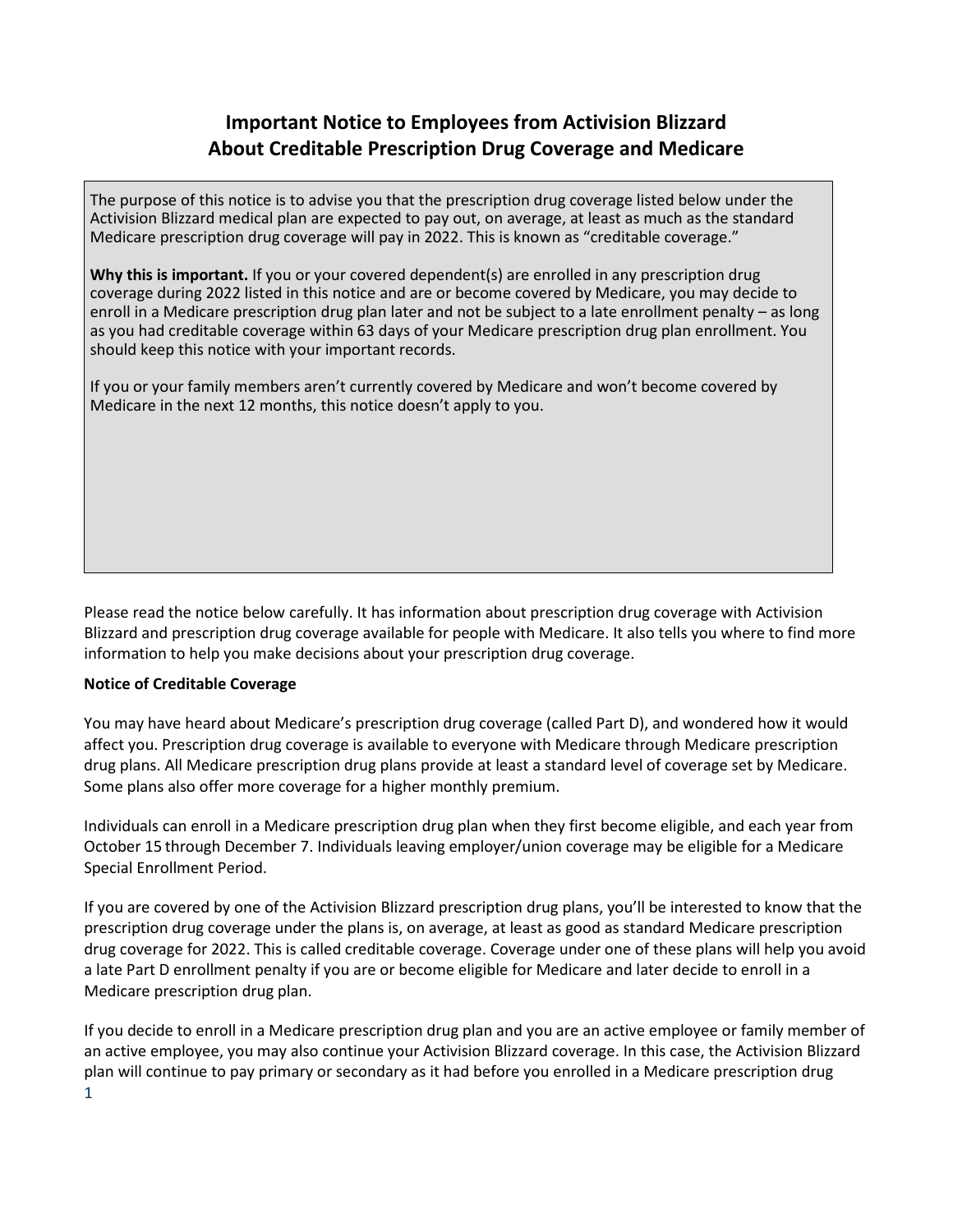plan. If you waive or drop Activision Blizzard coverage, Medicare will be your only payer. You can re-enroll in the Activision Blizzard plan at annual enrollment or if you have a special enrollment or other qualifying event, or otherwise become newly eligible to enroll in the Activision Blizzard plan mid-year, assuming you remain eligible.

You should know that if you waive or leave coverage with Activision Blizzard and you go 63 days or longer without creditable prescription drug coverage (once your applicable Medicare enrollment period ends), your monthly Part D premium will go up at least 1% per month for every month that you did not have creditable coverage. For example, if you go 19 months without coverage, your Medicare prescription drug plan premium will always be at least 19% higher than what most other people pay. You'll have to pay this higher premium as long as you have Medicare prescription drug coverage. In addition, you may have to wait until the following October to enroll in Part D.

You may receive this notice at other times in the future – such as before the next period you can enroll in Medicare prescription drug coverage, if this Activision Blizzard coverage changes, or upon your request.

#### **For more information about your options under Medicare prescription drug coverage**

More detailed information about Medicare plans that offer prescription drug coverage is in the *Medicare & You* handbook. Medicare participants will get a copy of the handbook in the mail every year from Medicare. You may also be contacted directly by Medicare prescription drug plans. Here's how to get more information about Medicare prescription drug plans:

- Visit [www.medicare.gov](http://www.medicare.gov/) for personalized help.
- Call your State Health Insurance Assistance Program (see a copy of the Medicare & You handbook for the telephone number) or visit the program online at [https://www.shiptacenter.org/.](https://www.shiptacenter.org/)
- Call 1-800-MEDICARE (1-800-633-4227). TTY users should call 1-877-486-2048.

For people with limited income and resources, extra help paying for a Medicare prescription drug plan is available. Information about this extra help is available from the Social Security Administration (SSA). For more information about this extra help, visit SSA online at [www.socialsecurity.gov](http://www.socialsecurity.gov/) or call 1-800-772-1213 (TTY 1-800-325-0778).

**Remember: Keep this notice. If you enroll in a Medicare prescription drug plan after your applicable Medicare enrollment period ends, you may need to provide a copy of this notice when you join a Part D plan to show that you are not required to pay a higher Part D premium amount.** 

For more information about this notice or your prescription drug coverage, contact: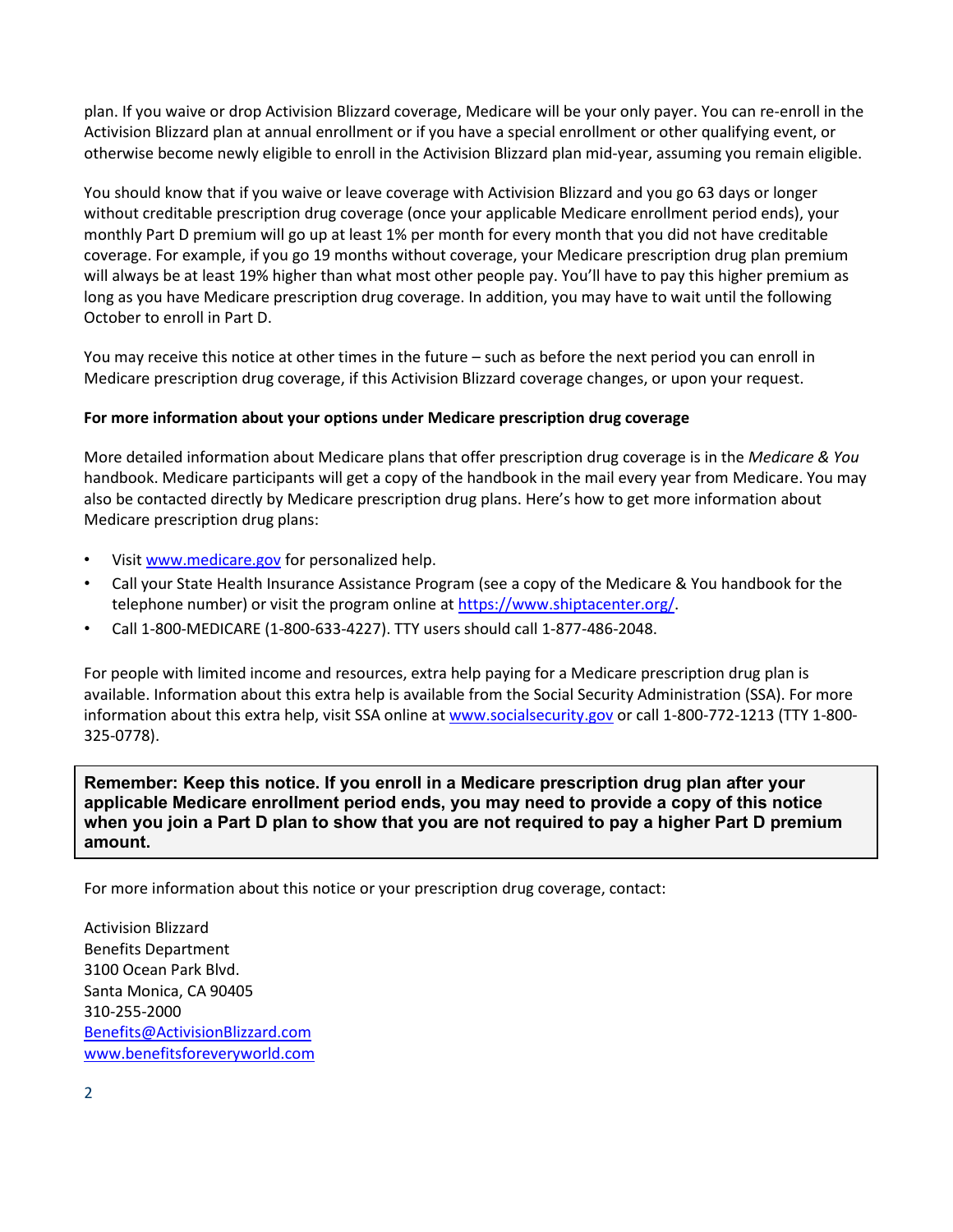# **Notice of Special Enrollment Rights for Health Plan Coverage**

As you know, if you have declined enrollment in Activision Blizzard's health plan for you or your dependents (including your spouse) because of other health insurance coverage, you or your dependents may be able to enroll in some coverages under this plan without waiting for the next open enrollment period, provided that you request enrollment within 30 days after your other coverage ends. In addition, if you have a new dependent as a result of marriage, birth, adoption or placement for adoption, you may be able to enroll yourself and your eligible dependents, provided that you request enrollment within 30 days after the marriage, birth, adoption or placement for adoption.

Activision Blizzard will also allow a special enrollment opportunity if you or your eligible dependents either:

- Lose Medicaid or Children's Health Insurance Program (CHIP) coverage because you are no longer eligible, or
- Become eligible for a state's premium assistance program under Medicaid or CHIP.

For these enrollment opportunities, you will have *60 days* – instead of 30 – from the date of the Medicaid/CHIP eligibility change to request enrollment in the Activision Blizzard group health plan. Note that this new 60-day extension doesn't apply to enrollment opportunities other than due to the Medicaid/CHIP eligibility change.

Note: If your dependent becomes eligible for a special enrollment right, you may add the dependent to your current coverage or change to another health plan.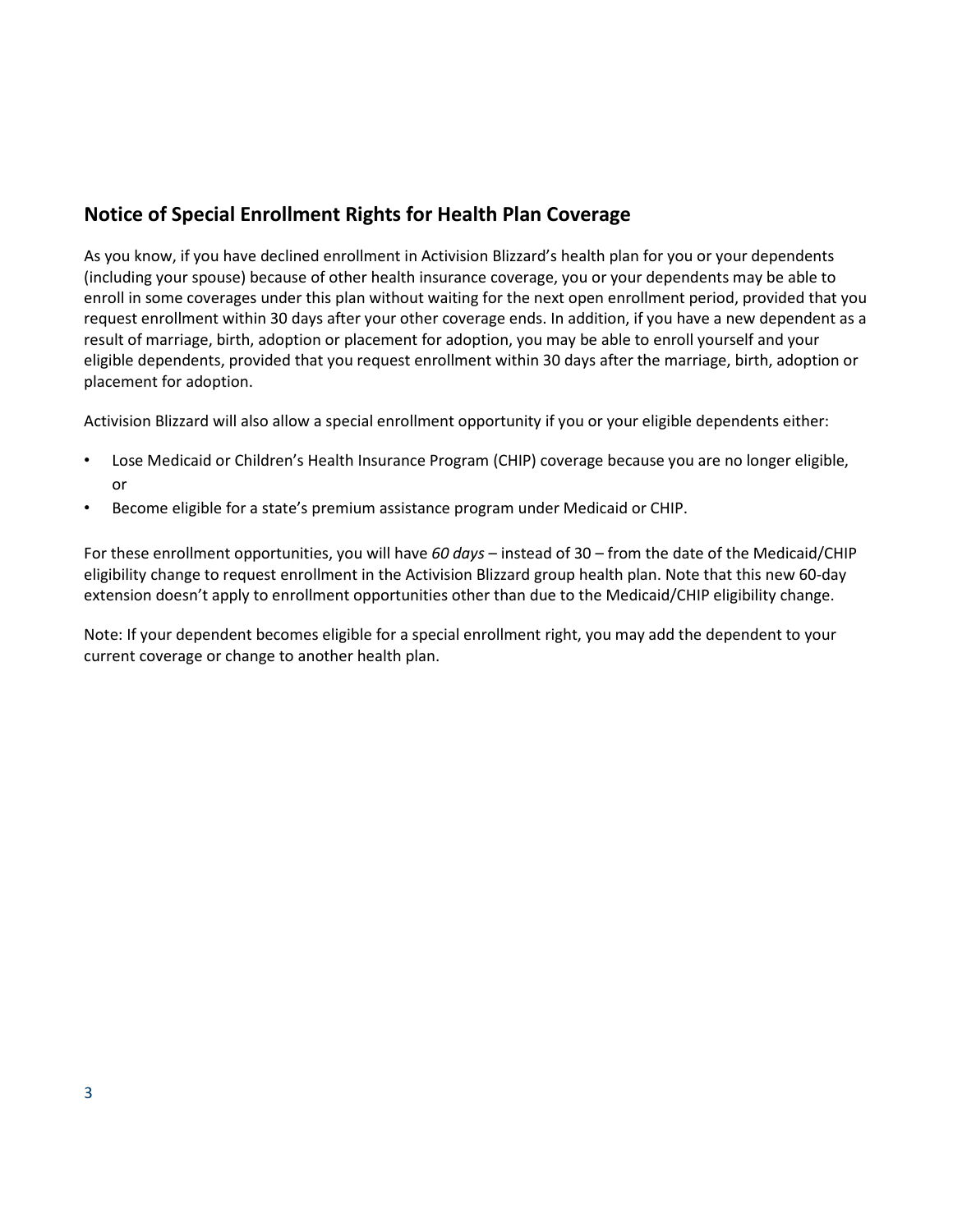# **Women's Health and Cancer Rights Act Notice**

If you have had or are going to have a mastectomy, you may be entitled to certain benefits under the Women's Health and Cancer Rights Act of 1998 (WHCRA). For individuals receiving mastectomy-related benefits, coverage will be provided in a manner determined in consultation with the attending physician and the patient for:

- All stages of reconstruction of the breast on which the mastectomy was performed;
- Surgery and reconstruction of the other breast to produce a symmetrical appearance;
- Prostheses; and
- Treatment of physical complications of the mastectomy, including lymphedema.

These benefits will be provided subject to the same deductibles and coinsurance applicable to other medical and surgical benefits provided under this plan. If you would like more information on WHCRA benefits, contact your plan administrator at: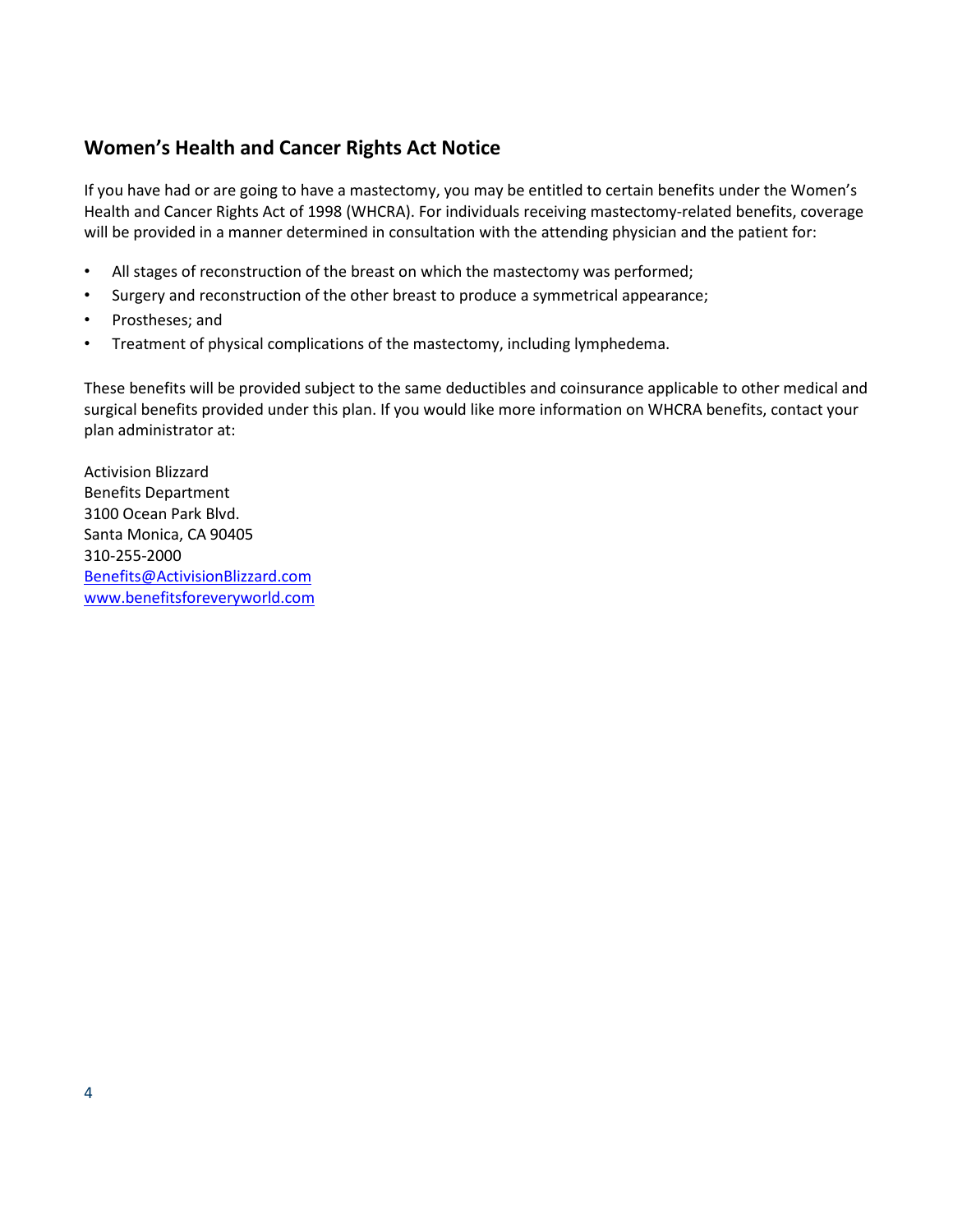### **Newborns' and Mothers' Health Protection Act Notice**

Group health plans and health insurance issuers generally may not, under Federal law, restrict benefits for any hospital length of stay in connection with childbirth for the mother or newborn child to less than 48 hours following a vaginal delivery, or less than 96 hours following a cesarean section. However, Federal law generally does not prohibit the mother's or newborn's attending provider, after consulting with the mother, from discharging the mother or her newborn earlier than 48 hours (or 96 hours as applicable). In any case, plans and issuers may not, under Federal law, require that a provider obtain authorization from the plan or the insurance issuer for prescribing a length of stay not in excess of 48 hours (or 96 hours). If you would like more information on maternity benefits, contact your plan administrator at: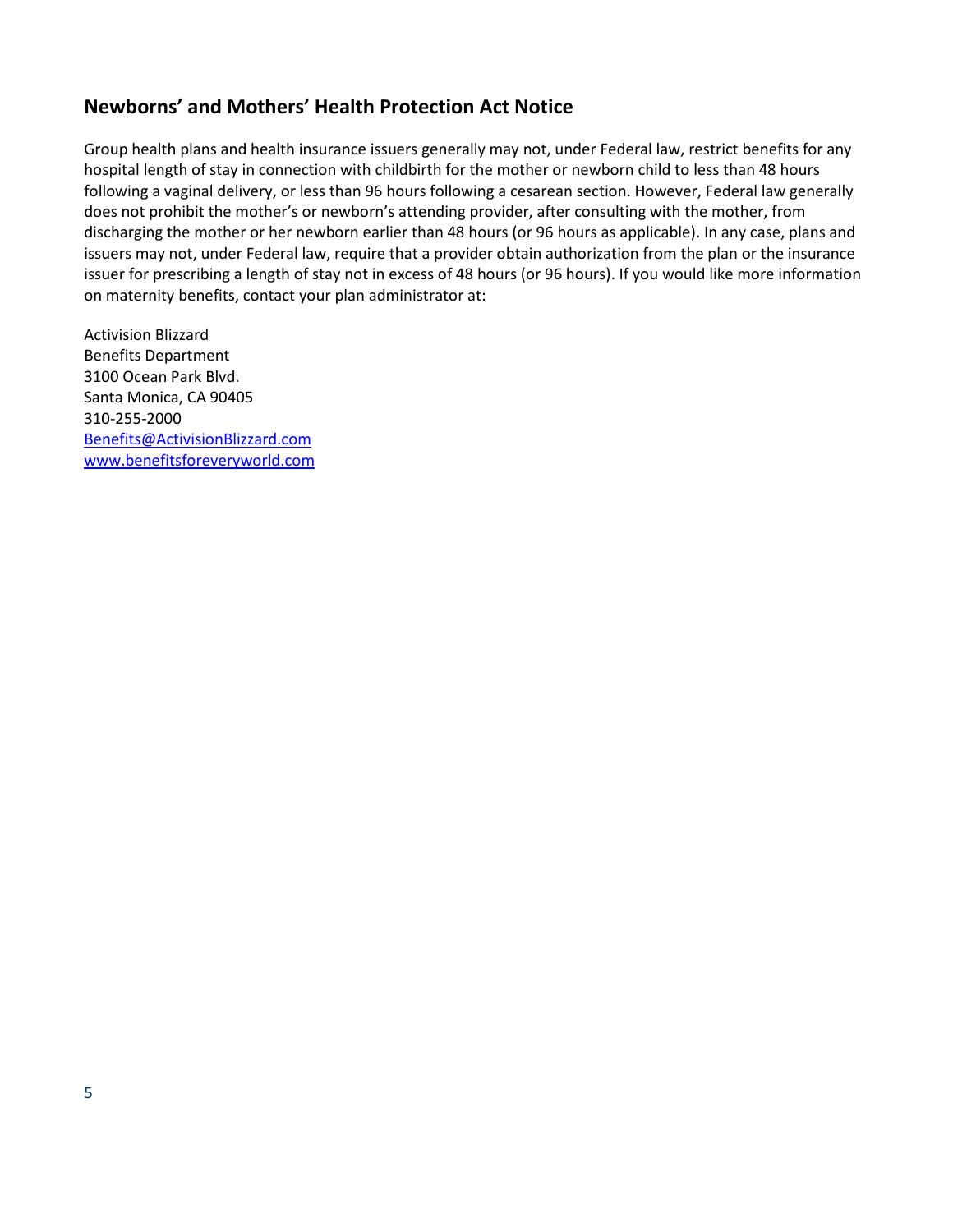# **CHIP/MEDICAID NOTICE**

### **Premium Assistance Under Medicaid and the Children's Health Insurance Program (CHIP)**

If you or your children are eligible for Medicaid or CHIP and you're eligible for health coverage from your employer, your state may have a premium assistance program that can help pay for coverage, using funds from their Medicaid or CHIP programs. If you or your children aren't eligible for Medicaid or CHIP, you won't be eligible for these premium assistance programs but you may be able to buy individual insurance coverage through the Health Insurance Marketplace. For more information, visit **[www.healthcare.gov](http://www.healthcare.gov/)**.

If you or your dependents are already enrolled in Medicaid or CHIP and you live in a State listed below, contact your State Medicaid or CHIP office to find out if premium assistance is available.

If you or your dependents are NOT currently enrolled in Medicaid or CHIP, and you think you or any of your dependents might be eligible for either of these programs, contact your State Medicaid or CHIP office or dial **1- 877-KIDS NOW** or **[www.insurekidsnow.gov](http://www.insurekidsnow.gov/)** to find out how to apply. If you qualify, ask your state if it has a program that might help you pay the premiums for an employer-sponsored plan.

If you or your dependents are eligible for premium assistance under Medicaid or CHIP, as well as eligible under your employer plan, your employer must allow you to enroll in your employer plan if you aren't already enrolled. This is called a "special enrollment" opportunity, and **you must request coverage within 60 days of being determined eligible for premium assistance**. If you have questions about enrolling in your employer plan, contact the Department of Labor at **[www.askebsa.dol.gov](http://www.askebsa.dol.gov/)** or call **1-866-444-EBSA (3272)**.

**If you live in one of the following states, you may be eligible for assistance paying your employer health plan premiums. The following list of states is current as of July 31, 2020. Contact your State for more information on eligibility –**

| <b>ALABAMA - Medicaid</b>     | <b>COLORADO - Health First Colorado</b><br>(Colorado's Medicaid Program) & Child<br><b>Health Plan Plus (CHP+)</b> |
|-------------------------------|--------------------------------------------------------------------------------------------------------------------|
| Website: http://myalhipp.com/ | Health First Colorado Website:                                                                                     |
| Phone: 1-855-692-5447         | https://www.healthfirstcolorado.com/                                                                               |
|                               | Health First Colorado Member Contact Center:                                                                       |
|                               | 1-800-221-3943/ State Relay 711                                                                                    |
|                               | CHP+: https://www.colorado.gov/pacific/hcpf/child-                                                                 |
|                               | health-plan-plus                                                                                                   |
|                               | CHP+ Customer Service: 1-800-359-1991/ State                                                                       |
|                               | Relay 711                                                                                                          |
|                               | Health Insurance Buy-In Program                                                                                    |
|                               | (HIBI): https://www.colorado.gov/pacific/hcpf/healt                                                                |
|                               | h-insurance-buy-program                                                                                            |
|                               | HIBI Customer Service: 1-855-692-6442                                                                              |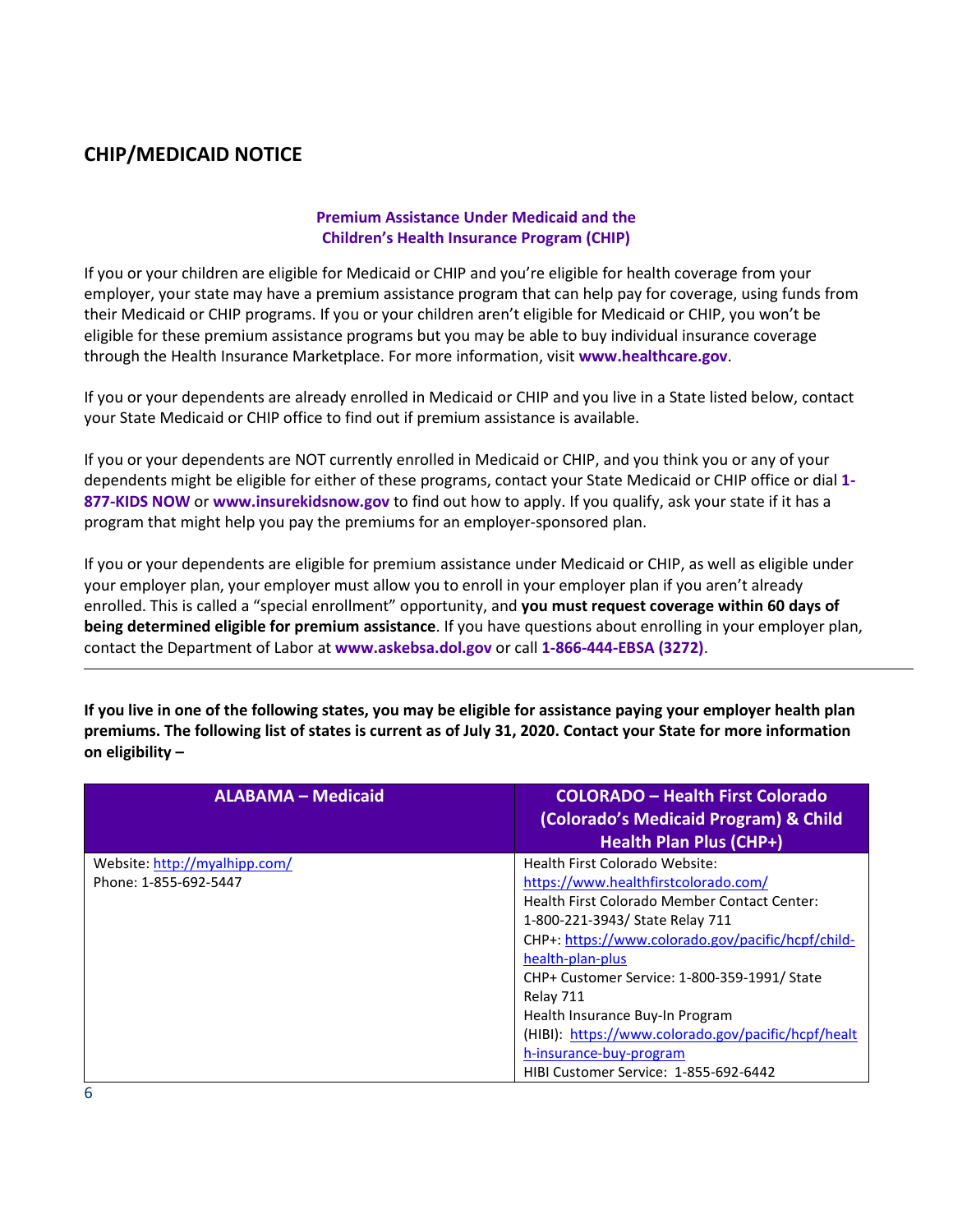| <b>ALASKA - Medicaid</b>                                   | <b>FLORIDA - Medicaid</b>                      |                                                   |  |
|------------------------------------------------------------|------------------------------------------------|---------------------------------------------------|--|
| The AK Health Insurance Premium Payment Program            | Website:                                       |                                                   |  |
| Website: http://myakhipp.com/                              |                                                | https://www.flmedicaidtplrecovery.com/flmedicaidt |  |
| Phone: 1-866-251-4861                                      | plrecovery.com/hipp/index.html                 |                                                   |  |
| Email: CustomerService@MyAKHIPP.com                        | Phone: 1-877-357-3268                          |                                                   |  |
| Medicaid Eligibility:                                      |                                                |                                                   |  |
| http://dhss.alaska.gov/dpa/Pages/medicaid/default.aspx     |                                                |                                                   |  |
| <b>ARKANSAS - Medicaid</b>                                 | <b>GEORGIA - Medicaid</b>                      |                                                   |  |
| Website: http://myarhipp.com/                              | Website: https://medicaid.georgia.gov/health-  |                                                   |  |
| Phone: 1-855-MyARHIPP (855-692-7447)                       |                                                | insurance-premium-payment-program-hipp            |  |
|                                                            | Phone: 1-678-564-1162 ext 2131                 |                                                   |  |
| <b>CALIFORNIA - Medicaid</b>                               | <b>INDIANA - Medicaid</b>                      |                                                   |  |
| Website:                                                   |                                                | Healthy Indiana Plan for low-income adults 19-64  |  |
| https://www.dhcs.ca.gov/services/Pages/TPLRD CAU cont.aspx | Website: https://www.in.gov/fssa/hip/          |                                                   |  |
| Fax: 1-916-440-5676                                        | Phone: 1-877-438-4479                          |                                                   |  |
| Phone: 1-916-552-9200                                      | All other Medicaid                             |                                                   |  |
|                                                            | Website: https://www.in.gov/medicaid/          |                                                   |  |
|                                                            | Phone 1-800-457-4584                           |                                                   |  |
| <b>IOWA</b> - Medicaid and CHIP (Hawki)                    | <b>MONTANA - Medicaid</b>                      |                                                   |  |
| Medicaid Website:                                          | Website:                                       |                                                   |  |
| https://dhs.iowa.gov/ime/members                           | http://dphhs.mt.gov/MontanaHealthcarePrograms/ |                                                   |  |
| Medicaid Phone: 1-800-338-8366                             | <b>HIPP</b>                                    |                                                   |  |
| Hawki Website:                                             | Phone: 1-800-694-3084                          |                                                   |  |
| http://dhs.iowa.gov/Hawki<br>Hawki Phone: 1-800-257-8563   |                                                |                                                   |  |
| https://dhs.iowa.gov/ime/members/medicaid-a-to-z/hipp      |                                                |                                                   |  |
| HIPP Phone: 1-888-346-9562                                 |                                                |                                                   |  |
| <b>KANSAS - Medicaid</b>                                   | <b>NEBRASKA - Medicaid</b>                     |                                                   |  |
| Website: http://www.kdheks.gov/hcf/default.htm             | Website: http://www.ACCESSNebraska.ne.gov      |                                                   |  |
| Phone: 1-800-792-4884                                      | Phone: 1-855-632-7633                          |                                                   |  |
|                                                            | Lincoln: 1-402-473-7000                        |                                                   |  |
|                                                            | Omaha: 1-402-595-1178                          |                                                   |  |
| <b>KENTUCKY - Medicaid</b>                                 | <b>NEVADA - Medicaid</b>                       |                                                   |  |
| Kentucky Integrated Health Insurance Premium Payment       | Medicaid Website: http://dhcfp.nv.gov          |                                                   |  |
| Program (KI-HIPP) Website:                                 | Medicaid Phone: 1-800-992-0900                 |                                                   |  |
| https://chfs.ky.gov/agencies/dms/member/Pages/kihipp       |                                                |                                                   |  |
| .aspx                                                      |                                                |                                                   |  |
| Phone: 1-855-459-6328                                      |                                                |                                                   |  |
| Email: KIHIPP.PROGRAM@ky.gov<br><b>KCHIP Website:</b>      |                                                |                                                   |  |
| https://kidshealth.ky.gov/Pages/index.aspx                 |                                                |                                                   |  |
| Phone: 1-877-524-4718                                      |                                                |                                                   |  |
| Kentucky Medicaid Website: https://chfs.ky.gov             |                                                |                                                   |  |
|                                                            |                                                |                                                   |  |
|                                                            |                                                |                                                   |  |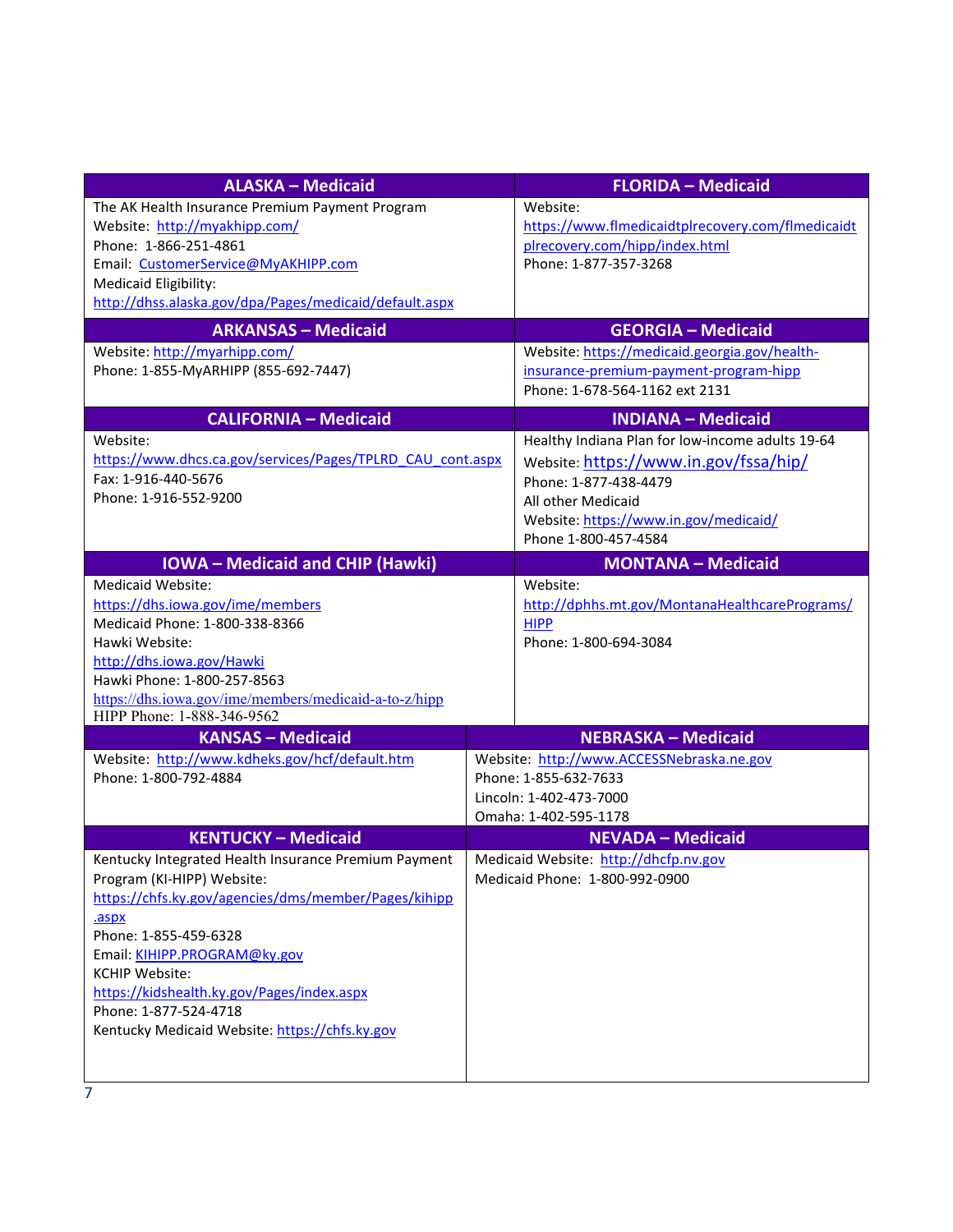| <b>LOUISIANA - Medicaid</b>                               | <b>NEW HAMPSHIRE - Medicaid</b>                                                      |
|-----------------------------------------------------------|--------------------------------------------------------------------------------------|
| Website: www.medicaid.la.gov or www.ldh.la.gov/lahipp     | Website: https://www.dhhs.nh.gov/oii/hipp.htm                                        |
| Phone: 1-888-342-6207 (Medicaid hotline) or 1-855-618-    | Phone: 603-271-5218                                                                  |
| 5488 (LaHIPP)                                             | Toll free number for the HIPP program: 1-800-852-3345, ext                           |
|                                                           | 5218                                                                                 |
| <b>MAINE - Medicaid</b>                                   | <b>NEW JERSEY - Medicaid and CHIP</b>                                                |
| <b>Enrollment Website:</b>                                | Medicaid Website:                                                                    |
| https://www.maine.gov/dhhs/ofi/applications-forms         | http://www.state.nj.us/humanservices/                                                |
| Phone: 1-800-442-6003                                     | dmahs/clients/medicaid/                                                              |
| TTY: Maine relay 711                                      | Medicaid Phone: 609-631-2392<br>CHIP Website: http://www.njfamilycare.org/index.html |
| Private Health Insurance Premium Webpage:                 | CHIP Phone: 1-800-701-0710                                                           |
| https://www.maine.gov/dhhs/ofi/applications-forms         |                                                                                      |
| Phone: -800-977-6740.                                     |                                                                                      |
| TTY: Maine relay 711                                      |                                                                                      |
| <b>MASSACHUSETTS - Medicaid and CHIP</b>                  | <b>NEW YORK - Medicaid</b>                                                           |
| Website: https://www.mass.gov/info-details/masshealth-    | Website: https://www.health.ny.gov/health care/medicaid/                             |
| premium-assistance-pa                                     | Phone: 1-800-541-2831                                                                |
| Phone: 1-800-862-4840                                     |                                                                                      |
| <b>MINNESOTA - Medicaid</b>                               | <b>NORTH CAROLINA - Medicaid</b>                                                     |
| Website:                                                  | Website: https://medicaid.ncdhhs.gov/                                                |
| https://mn.gov/dhs/people-we-serve/children-and-          | Phone: 919-855-4100                                                                  |
| families/health-care/health-care-programs/programs-       |                                                                                      |
| and-services/other-insurance.jsp                          |                                                                                      |
| Phone: 1-800-657-3739                                     |                                                                                      |
| <b>MISSOURI - Medicaid</b>                                | <b>NORTH DAKOTA - Medicaid</b>                                                       |
| Website:                                                  | Website:                                                                             |
| http://www.dss.mo.gov/mhd/participants/pages/hipp.ht<br>m | http://www.nd.gov/dhs/services/medicalserv/medicaid/<br>Phone: 1-844-854-4825        |
| Phone: 573-751-2005                                       |                                                                                      |
| <b>OKLAHOMA - Medicaid and CHIP</b>                       | <b>UTAH - Medicaid and CHIP</b>                                                      |
| Website: http://www.insureoklahoma.org                    | Medicaid Website: https://medicaid.utah.gov/                                         |
| Phone: 1-888-365-3742                                     | CHIP Website: http://health.utah.gov/chip                                            |
|                                                           | Phone: 1-877-543-7669                                                                |
| <b>OREGON - Medicaid</b>                                  | <b>VERMONT-Medicaid</b>                                                              |
| Website: http://healthcare.oregon.gov/Pages/index.aspx    | Website: http://www.greenmountaincare.org/                                           |
| http://www.oregonhealthcare.gov/index-es.html             | Phone: 1-800-250-8427                                                                |
| Phone: 1-800-699-9075                                     |                                                                                      |
| <b>PENNSYLVANIA - Medicaid</b>                            | <b>VIRGINIA - Medicaid and CHIP</b>                                                  |
| Website:                                                  | Website: https://www.coverva.org/en/famis-select                                     |
| https://www.dhs.pa.gov/providers/Providers/Pages/Medi     | https://www.coverva.org/en/hipp                                                      |
| cal/HIPP-Program.aspx                                     | Medicaid Phone: 1-800-432-5924<br>1-800-432-5924<br>CHIP Phone:                      |
| Phone: 1-800-692-7462                                     | Email: HIPPcustomerservice@dmas.virginia.gov                                         |
| <b>RHODE ISLAND - Medicaid and CHIP</b>                   | <b>WASHINGTON - Medicaid</b>                                                         |
| Website: http://www.eohhs.ri.gov/                         | Website: https://www.hca.wa.gov/                                                     |
| Phone: 1-855-697-4347, or 401-462-0311 (Direct RIte       | Phone: 1-800-562-3022                                                                |
| Share Line)                                               |                                                                                      |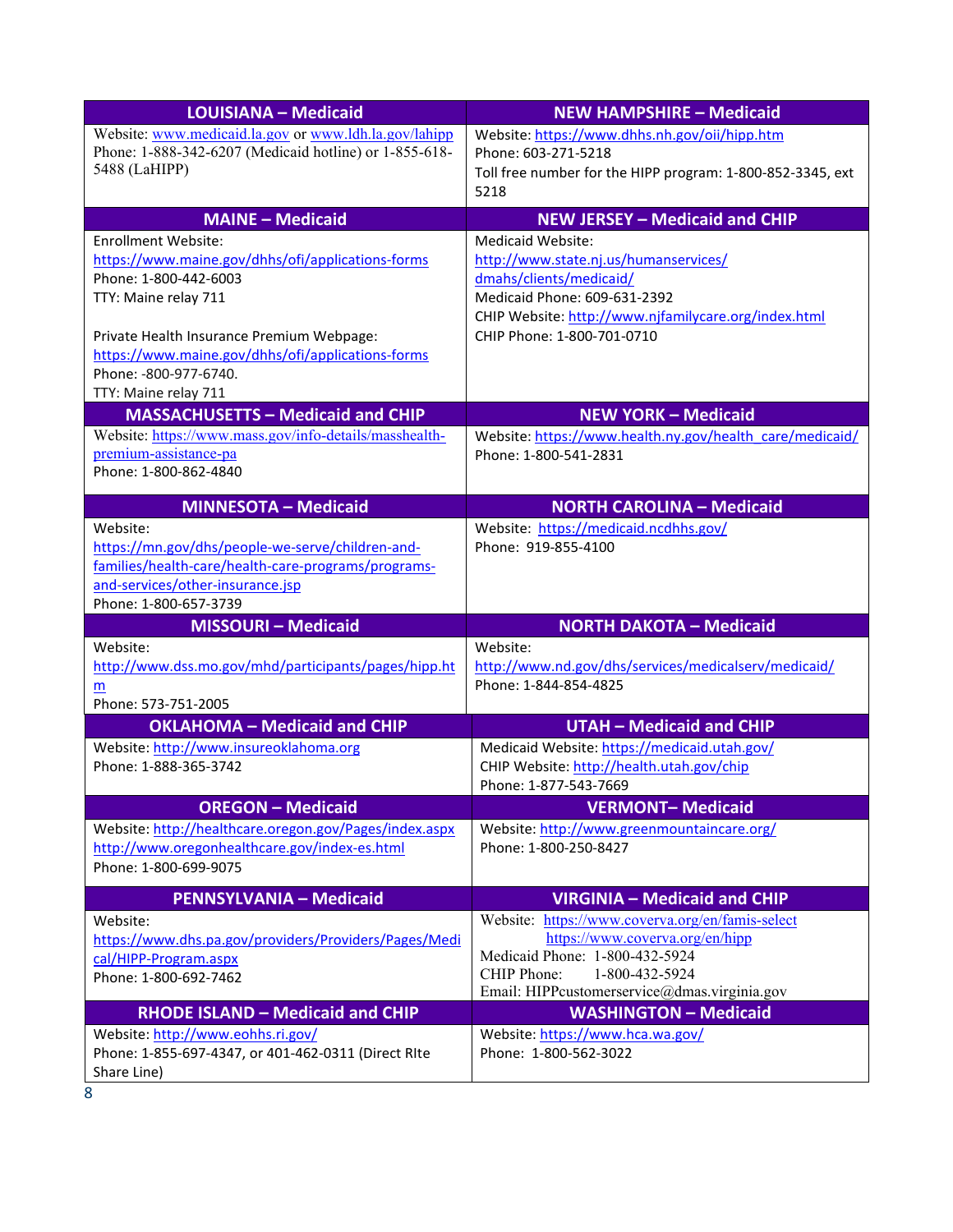| <b>SOUTH CAROLINA - Medicaid</b>  | <b>WEST VIRGINIA - Medicaid</b>                         |
|-----------------------------------|---------------------------------------------------------|
| Website: https://www.scdhhs.gov   | Website: http://mywvhipp.com/                           |
| Phone: 1-888-549-0820             | Toll-free phone: 1-855-MyWVHIPP (1-855-699-8447)        |
| <b>SOUTH DAKOTA - Medicaid</b>    | <b>WISCONSIN - Medicaid and CHIP</b>                    |
| Website: http://dss.sd.gov        | Website:                                                |
| Phone: 1-888-828-0059             | https://www.dhs.wisconsin.gov/badgercareplus/p-         |
|                                   | 10095.htm                                               |
|                                   | Phone: 1-800-362-3002                                   |
| <b>TEXAS - Medicaid</b>           | <b>WYOMING - Medicaid</b>                               |
| Website: http://gethipptexas.com/ | Website:                                                |
| Phone: 1-800-440-0493             | https://health.wyo.gov/healthcarefin/medicaid/programs- |
|                                   | and-eligibility/                                        |
|                                   | Phone: 1-800-251-1269                                   |

To see if any other states have added a premium assistance program since July 31, 2021, or for more information on special enrollment rights, contact either:

U.S. Department of Labor U.S. Department of Health and Human Services **[www.dol.gov/agencies/ebsa](https://www.dol.gov/agencies/ebsa) [www.cms.hhs.gov](http://www.cms.hhs.gov/)**

Employee Benefits Security Administration Centers for Medicare & Medicaid Services 1-866-444-EBSA (3272) 1-877-267-2323, Menu Option 4, Ext. 61565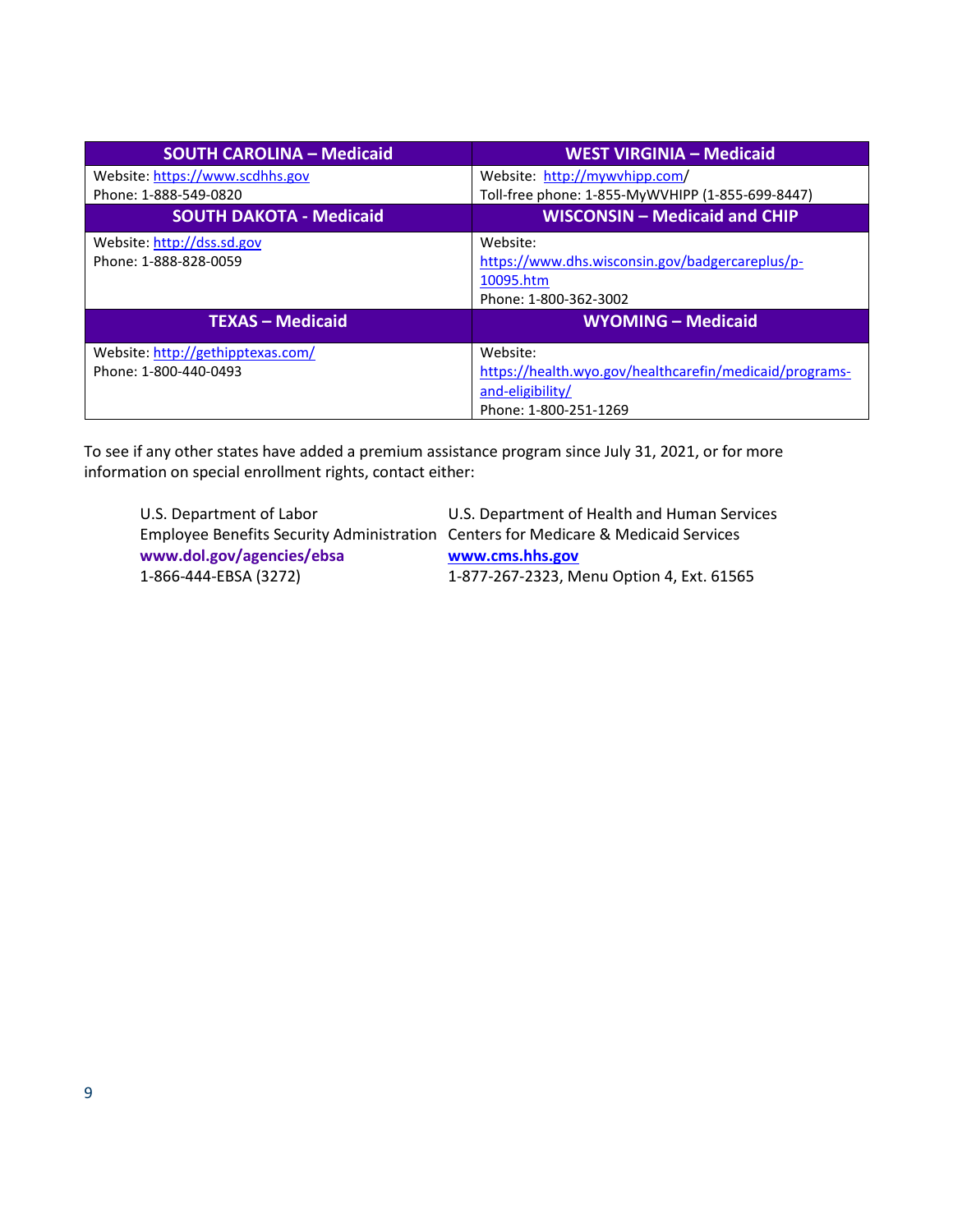# **Activision Blizzard HIPAA Privacy Notice**

### **Please carefully review this notice. It describes how medical information about you may be used and disclosed and how you can get access to this information.**

The Health Insurance Portability and Accountability Act of 1996 (HIPAA) imposes numerous requirements on the use and disclosure of individual health information by Activision Blizzard health plans. This information, known as protected health information, includes almost all individually identifiable health information held by a plan whether received in writing, in an electronic medium, or as an oral communication. This notice describes the privacy practices of the Activision Blizzard Health and Welfare Benefits Plan. The plans covered by this notice may share health information with each other to carry out treatment, payment, or health care operations. These plans are collectively referred to as the Plan in this notice, unless specified otherwise.

### The Plan's duties with respect to health information about you

The Plan is required by law to maintain the privacy of your health information and to provide you with this notice of the Plan's legal duties and privacy practices with respect to your health information. If you participate in an insured plan option, you will receive a notice directly from the Insurer. It's important to note that these rules apply to the Plan, not Activision Blizzard as an employer — that's the way the HIPAA rules work. Different policies may apply to other Activision Blizzard programs or to data unrelated to the Plan.

### How the Plan may use or disclose your health information

The privacy rules generally allow the use and disclosure of your health information without your permission (known as an authorization) for purposes of health care treatment, payment activities, and health care operations. Here are some examples of what that might entail:

- **Treatment** includes providing, coordinating, or managing health care by one or more health care providers or doctors. Treatment can also include coordination or management of care between a provider and a third party, and consultation and referrals between providers. For example, the Plan may share your health information with physicians who are treating you.
- **Payment** includes activities by this Plan, other plans, or providers to obtain premiums, make coverage determinations, and provide reimbursement for health care. This can include determining eligibility, reviewing services for medical necessity or appropriateness, engaging in utilization management activities, claims management, and billing; as well as performing "behind the scenes" plan functions, such as risk adjustment, collection, or reinsurance. For example, the Plan may share information about your coverage or the expenses you have incurred with another health plan to coordinate payment of benefits.
- **Health care operations** include activities by this Plan (and, in limited circumstances, by other plans or providers), such as wellness and risk assessment programs, quality assessment and improvement activities, customer service, and internal grievance resolution. Health care operations also include evaluating vendors; engaging in credentialing, training, and accreditation activities; performing underwriting or premium rating; arranging for medical review and audit activities; and conducting business planning and development. For example, the Plan may use information about your claims to audit the third parties that approve payment for Plan benefits.

10 The amount of health information used, disclosed or requested will be limited and, when needed, restricted to the minimum necessary to accomplish the intended purposes, as defined under the HIPAA rules. If the Plan uses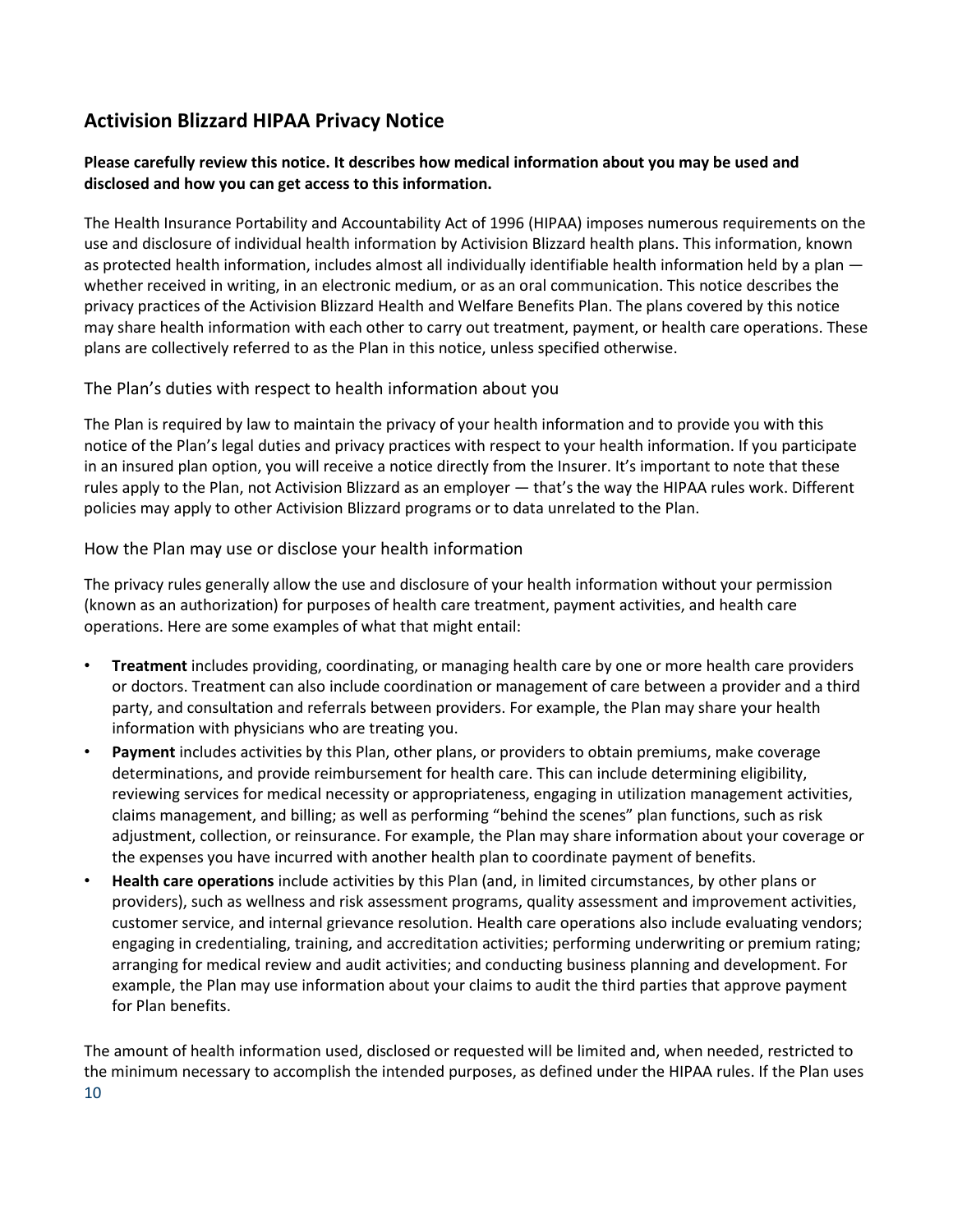or discloses PHI for underwriting purposes, the Plan will not use or disclose PHI that is your genetic information for such purposes.

How the Plan may share your health information with Activision Blizzard

The Plan, or its health insurer or HMO, may disclose your health information without your written authorization to Activision Blizzard for plan administration purposes. Activision Blizzard may need your health information to administer benefits under the Plan. Activision Blizzard agrees not to use or disclose your health information other than as permitted or required by the Plan documents and by law. The only Activision Blizzard employees who will have access to your health information will do so for plan administration functions only.

Here's how additional information may be shared between the Plan and Activision Blizzard*,* as allowed under the HIPAA rules:

- The Plan, or its insurer or HMO, may disclose "summary health information" to Activision Blizzard, if requested, for purposes of obtaining premium bids to provide coverage under the Plan or for modifying, amending, or terminating the Plan. Summary health information is information that summarizes participants' claims information, from which names and other identifying information have been removed.
- The Plan, or its insurer or HMO, may disclose to Activision Blizzard information on whether an individual is participating in the Plan or has enrolled or disenrolled in an insurance option or HMO offered by the Plan.

In addition, you should know that Activision Blizzard cannot and will not use health information obtained from the Plan for any employment-related actions. However, health information collected by Activision Blizzard from other sources — for example, under the Family and Medical Leave Act, Americans with Disabilities Act, or workers' compensation programs — is *not* protected under HIPAA (although this type of information may be protected under other federal or state laws).

Other allowable uses or disclosures of your health information

In certain cases, your health information can be disclosed without authorization to a family member, close friend, or other person you identify who is involved in your care or payment for your care. Information about your location, general condition, or death may be provided to a similar person (or to a public or private entity authorized to assist in disaster relief efforts). You'll generally be given the chance to agree or object to these disclosures (although exceptions may be made — for example, if you're not present or if you're incapacitated). In addition, your health information may be disclosed without authorization to your legal representative.

The Plan also is allowed to use or disclose your health information without your written authorization for the following activities:

| Workers'     | Disclosures to workers' compensation or similar legal programs that            |  |
|--------------|--------------------------------------------------------------------------------|--|
| compensation | provide benefits for work-related injuries or illness without regard to fault, |  |
|              | as authorized by and necessary to comply with the laws                         |  |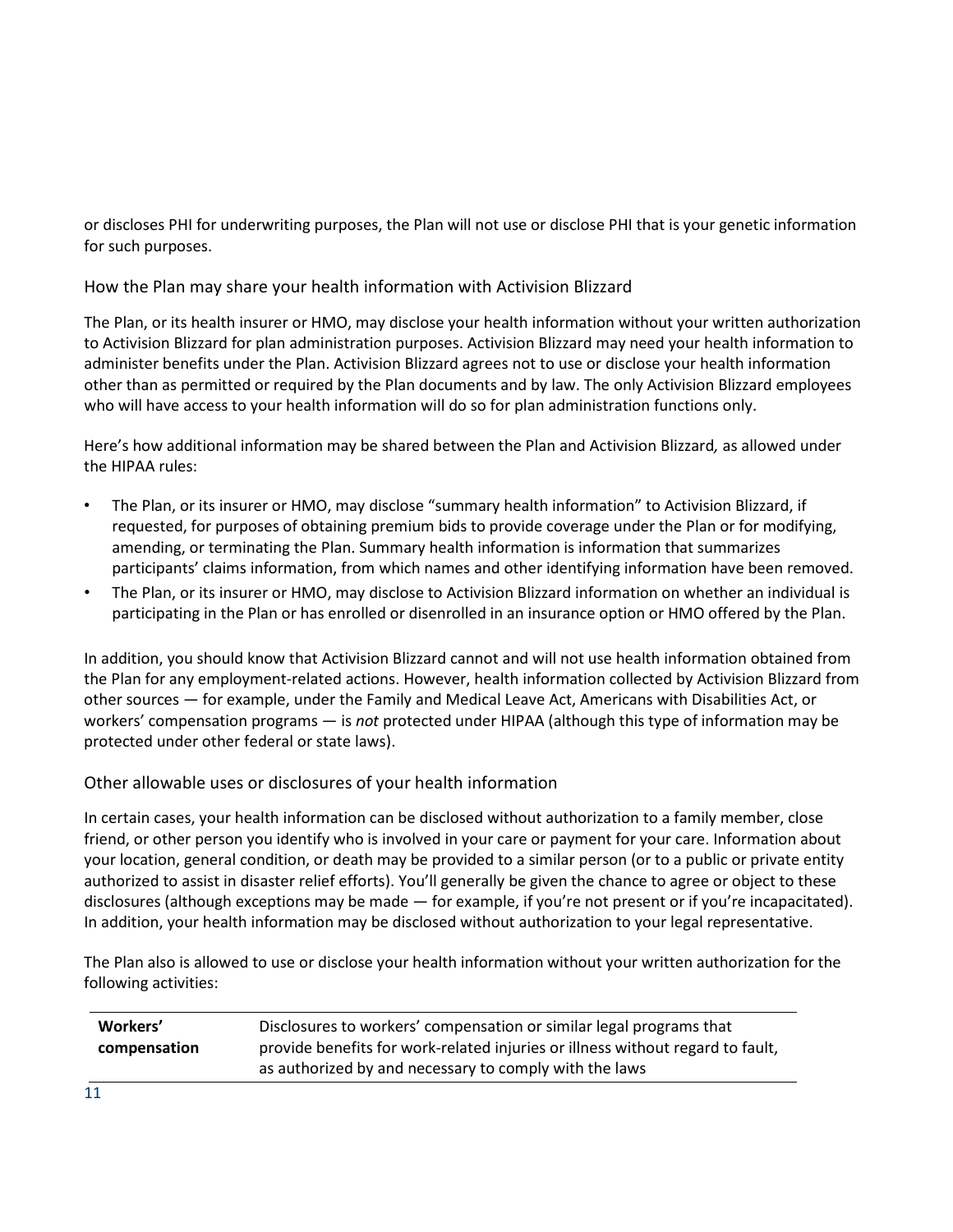| <b>Necessary to</b><br>prevent serious<br>threat to health or<br>safety | Disclosures made in the good-faith belief that releasing your health<br>information is necessary to prevent or lessen a serious and imminent threat<br>to public or personal health or safety, if made to someone reasonably able<br>to prevent or lessen the threat (or to the target of the threat); includes<br>disclosures to help law enforcement officials identify or apprehend an<br>individual who has admitted participation in a violent crime that the Plan<br>reasonably believes may have caused serious physical harm to a victim, or<br>where it appears the individual has escaped from prison or from lawful<br>custody |
|-------------------------------------------------------------------------|-------------------------------------------------------------------------------------------------------------------------------------------------------------------------------------------------------------------------------------------------------------------------------------------------------------------------------------------------------------------------------------------------------------------------------------------------------------------------------------------------------------------------------------------------------------------------------------------------------------------------------------------|
| <b>Public health</b><br>activities                                      | Disclosures authorized by law to persons who may be at risk of contracting<br>or spreading a disease or condition; disclosures to public health authorities<br>to prevent or control disease or report child abuse or neglect; and<br>disclosures to the Food and Drug Administration to collect or report<br>adverse events or product defects                                                                                                                                                                                                                                                                                           |
| Victims of abuse,<br>neglect, or<br>domestic violence                   | Disclosures to government authorities, including social services or<br>protective services agencies authorized by law to receive reports of abuse,<br>neglect, or domestic violence, as required by law or if you agree or the Plan<br>believes that disclosure is necessary to prevent serious harm to you or<br>potential victims (you'll be notified of the Plan's disclosure if informing you<br>won't put you at further risk)                                                                                                                                                                                                       |
| Judicial and<br>administrative<br>proceedings                           | Disclosures in response to a court or administrative order, subpoena,<br>discovery request, or other lawful process (the Plan may be required to<br>notify you of the request or receive satisfactory assurance from the party<br>seeking your health information that efforts were made to notify you or to<br>obtain a qualified protective order concerning the information)                                                                                                                                                                                                                                                           |
| Law enforcement<br>purposes                                             | Disclosures to law enforcement officials required by law or legal process, or<br>to identify a suspect, fugitive, witness, or missing person; disclosures about<br>a crime victim if you agree or if disclosure is necessary for immediate law<br>enforcement activity; disclosures about a death that may have resulted<br>from criminal conduct; and disclosures to provide evidence of criminal<br>conduct on the Plan's premises                                                                                                                                                                                                      |
| <b>Decedents</b>                                                        | Disclosures to a coroner or medical examiner to identify the deceased or<br>determine cause of death; and to funeral directors to carry out their duties                                                                                                                                                                                                                                                                                                                                                                                                                                                                                  |
| Organ, eye, or<br>tissue donation                                       | Disclosures to organ procurement organizations or other entities to<br>facilitate organ, eye, or tissue donation and transplantation after death                                                                                                                                                                                                                                                                                                                                                                                                                                                                                          |
| <b>Research purposes</b>                                                | Disclosures subject to approval by institutional or private privacy review<br>boards, subject to certain assurances and representations by researchers<br>about the necessity of using your health information and the treatment of<br>the information during a research project                                                                                                                                                                                                                                                                                                                                                          |
| <b>Health oversight</b><br>activities                                   | Disclosures to health agencies for activities authorized by law (audits,<br>inspections, investigations, or licensing actions) for oversight of the health<br>care system, government benefits programs for which health information is<br>relevant to beneficiary eligibility, and compliance with regulatory programs<br>or civil rights laws                                                                                                                                                                                                                                                                                           |
| 12                                                                      |                                                                                                                                                                                                                                                                                                                                                                                                                                                                                                                                                                                                                                           |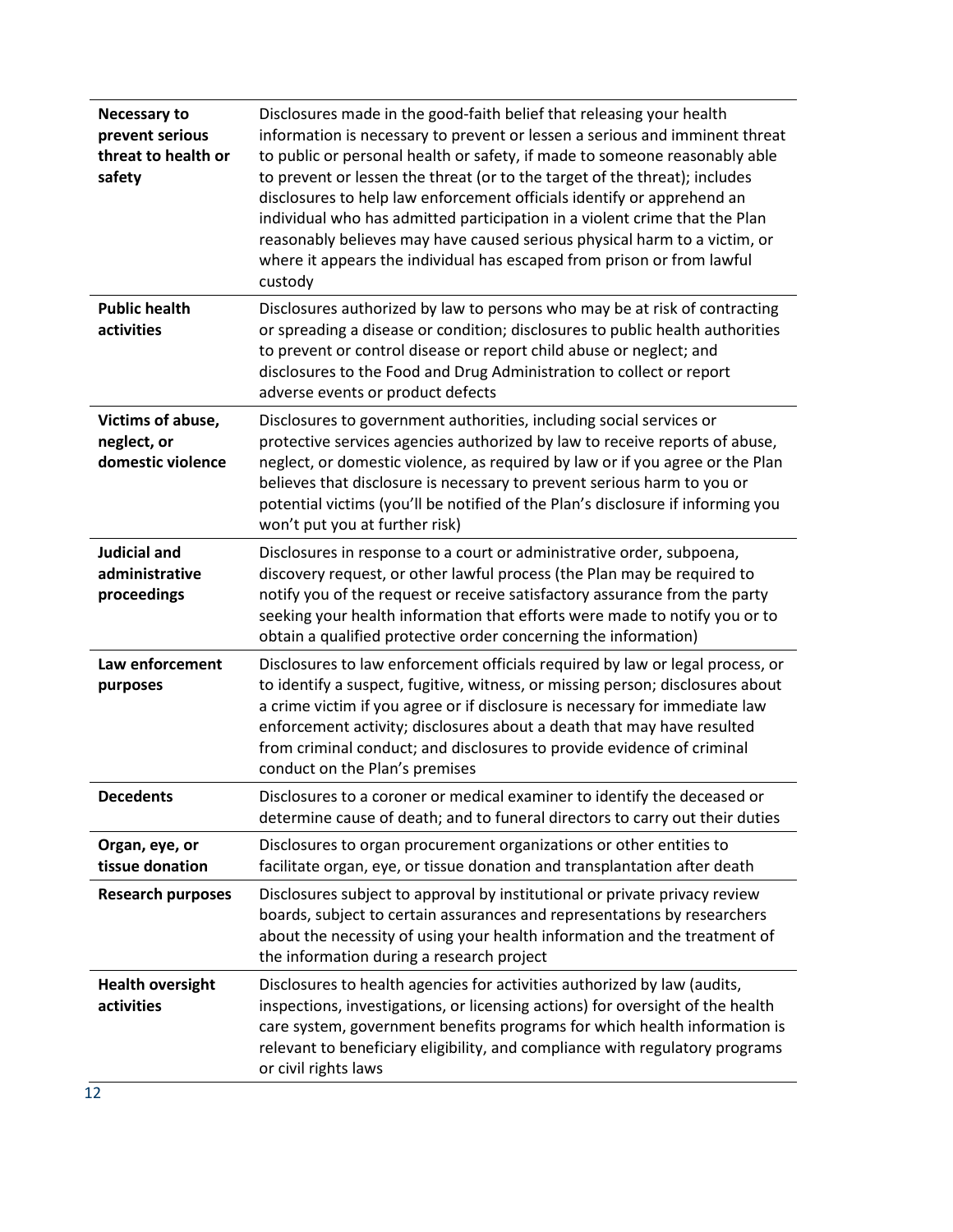| <b>Specialized</b><br>government<br>functions | Disclosures about individuals who are Armed Forces personnel or foreign<br>military personnel under appropriate military command; disclosures to<br>authorized federal officials for national security or intelligence activities;<br>and disclosures to correctional facilities or custodial law enforcement<br>officials about inmates |  |
|-----------------------------------------------|------------------------------------------------------------------------------------------------------------------------------------------------------------------------------------------------------------------------------------------------------------------------------------------------------------------------------------------|--|
| <b>HHS investigations</b>                     | Disclosures of your health information to the Department of Health and<br>Human Services to investigate or determine the Plan's compliance with the<br>HIPAA privacy rule                                                                                                                                                                |  |

Except as described in this notice, other uses and disclosures will be made only with your written authorization. For example, in most cases, the Plan will obtain your authorization before it communicates with you about products or programs if the Plan is being paid to make those communications. If we keep psychotherapy notes in our records, we will obtain your authorization in some cases before we release those records. The Plan will never sell your health information unless you have authorized us to do so. You may revoke your authorization as allowed under the HIPAA rules. However, you can't revoke your authorization with respect to disclosures the Plan has already made. You will be notified of any unauthorized access, use, or disclosure of your unsecured health information as required by law.

The Plan will notify you if it becomes aware that there has been a loss of your health information in a manner that could compromise the privacy of your health information.

### Your individual rights

You have the following rights with respect to your health information the Plan maintains. These rights are subject to certain limitations, as discussed below. This section of the notice describes how you may exercise each individual right. See the table at the end of this notice for information on how to submit requests.

Right to request restrictions on certain uses and disclosures of your health information and the Plan's right to refuse

You have the right to ask the Plan to restrict the use and disclosure of your health information for treatment, payment, or health care operations, except for uses or disclosures required by law. You have the right to ask the Plan to restrict the use and disclosure of your health information to family members, close friends, or other persons you identify as being involved in your care or payment for your care. You also have the right to ask the Plan to restrict use and disclosure of health information to notify those persons of your location, general condition, or death — or to coordinate those efforts with entities assisting in disaster relief efforts. If you want to exercise this right, your request to the Plan must be in writing.

The Plan is not required to agree to a requested restriction. If the Plan does agree, a restriction may later be terminated by your written request, by agreement between you and the Plan (including an oral agreement), or unilaterally by the Plan for health information created or received after you're notified that the Plan has removed the restrictions. The Plan may also disclose health information about you if you need emergency treatment, even if the Plan has agreed to a restriction.

13 An entity covered by these HIPAA rules (such as your health care provider) or its business associate must comply with your request that health information regarding a specific health care item or service not be disclosed to the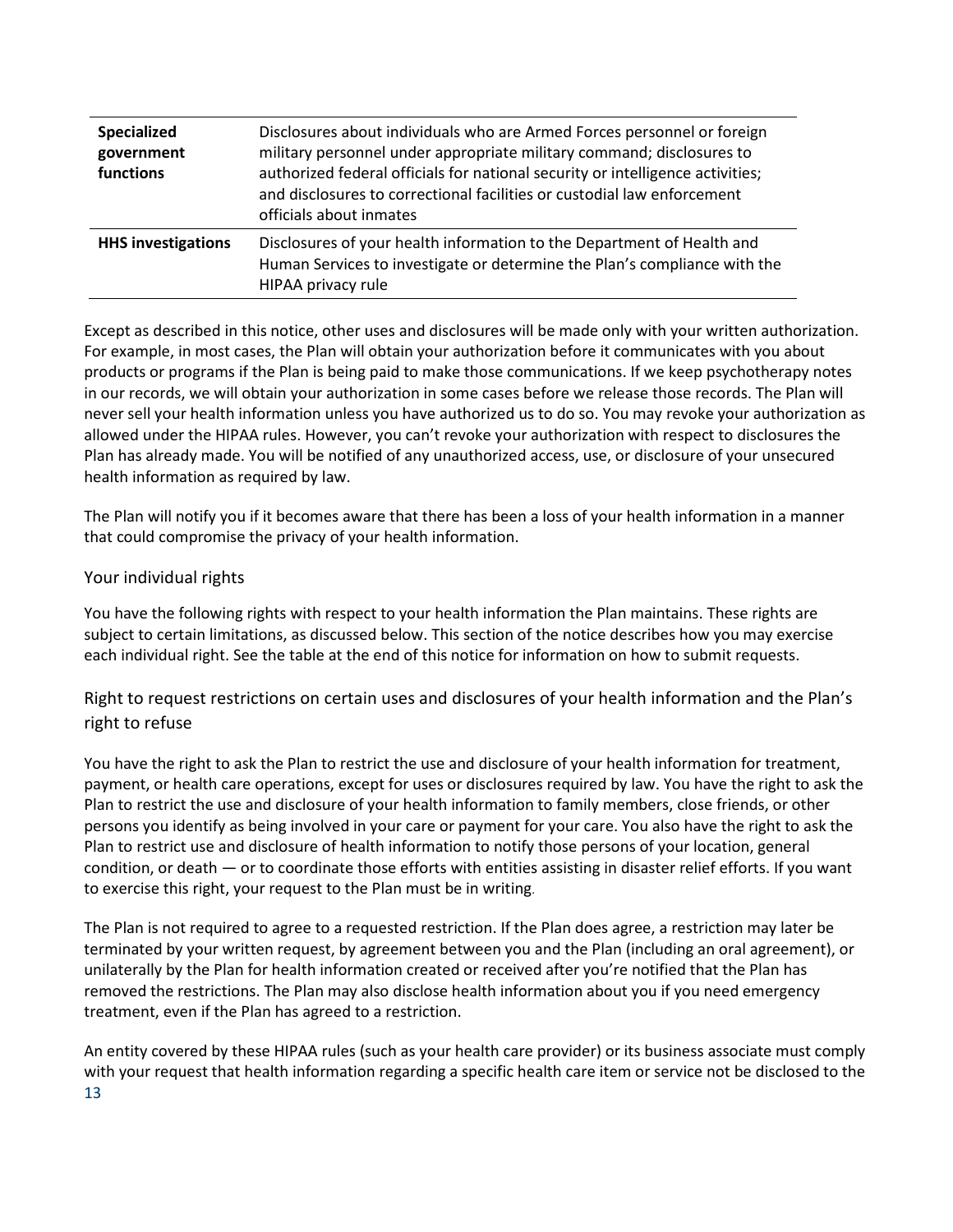Plan for purposes of payment or health care operations if you have paid out of pocket and in full for the item or service.

Right to receive confidential communications of your health information

If you think that disclosure of your health information by the usual means could endanger you in some way, the Plan will accommodate reasonable requests to receive communications of health information from the Plan by alternative means or at alternative locations.

If you want to exercise this right, your request to the Plan must be in writing and you must include a statement that disclosure of all or part of the information could endanger you.

### Right to inspect and copy your health information

With certain exceptions, you have the right to inspect or obtain a copy of your health information in a "designated record set." This may include medical and billing records maintained for a health care provider; enrollment, payment, claims adjudication, and case or medical management record systems maintained by a plan; or a group of records the Plan uses to make decisions about individuals. However, you do not have a right to inspect or obtain copies of psychotherapy notes or information compiled for civil, criminal, or administrative proceedings. The Plan may deny your right to access, although in certain circumstances, you may request a review of the denial.

If you want to exercise this right, your request to the Plan must be in writing. Within 30 days of receipt of your request (60 days if the health information is not accessible on site), the Plan will provide you with one of these responses:

- The access or copies you requested
- A written denial that explains why your request was denied and any rights you may have to have the denial reviewed or file a complaint
- A written statement that the time period for reviewing your request will be extended for no more than 30 more days, along with the reasons for the delay and the date by which the Plan expects to address your request

You may also request your health information be sent to another entity or person, so long as that request is clear, conspicuous and specific. The Plan may provide you with a summary or explanation of the information instead of access to or copies of your health information, if you agree in advance and pay any applicable fees. The Plan also may charge reasonable fees for copies or postage. If the Plan doesn't maintain the health information but knows where it is maintained, you will be informed where to direct your request.

If the Plan keeps your records in an electronic format, you may request an electronic copy of your health information in a form and format readily producible by the Plan. You may also request that such electronic health information be sent to another entity or person, so long as that request is clear, conspicuous, and specific. Any charge that is assessed to you for these copies must be reasonable and based on the Plan's cost.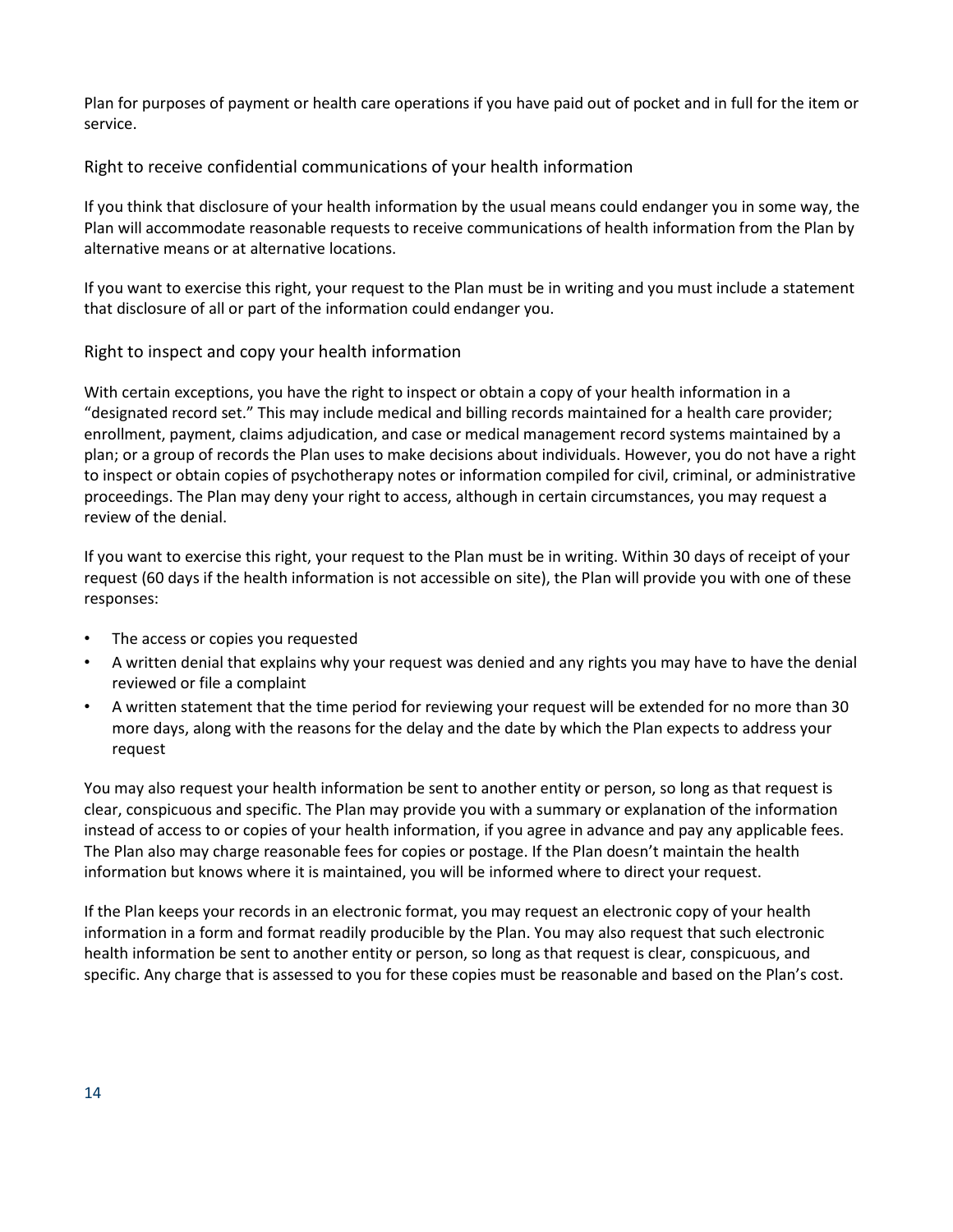### Right to amend your health information that is inaccurate or incomplete

With certain exceptions, you have a right to request that the Plan amend your health information in a designated record set. The Plan may deny your request for a number of reasons. For example, your request may be denied if the health information is accurate and complete, was not created by the Plan (unless the person or entity that created the information is no longer available), is not part of the designated record set, or is not available for inspection (e.g., psychotherapy notes or information compiled for civil, criminal, or administrative proceedings).

If you want to exercise this right, your request to the Plan must be in writing, and you must include a statement to support the requested amendment. Within 60 days of receipt of your request, the Plan will take one of these actions:

- Make the amendment as requested
- Provide a written denial that explains why your request was denied and any rights you may have to disagree or file a complaint
- Provide a written statement that the time period for reviewing your request will be extended for no more than 30 more days, along with the reasons for the delay and the date by which the Plan expects to address your request

Right to receive an accounting of disclosures of your health information

You have the right to a list of certain disclosures of your health information the Plan has made. This is often referred to as an "accounting of disclosures." You generally may receive this accounting if the disclosure is required by law, in connection with public health activities, or in similar situations listed in the table earlier in this notice, unless otherwise indicated below.

You may receive information on disclosures of your health information for up to six years before the date of your request. You do not have a right to receive an accounting of any disclosures made in any of these circumstances:

- For treatment, payment, or health care operations
- To you about your own health information
- Incidental to other permitted or required disclosures
- Where authorization was provided
- To family members or friends involved in your care (where disclosure is permitted without authorization)
- For national security or intelligence purposes or to correctional institutions or law enforcement officials in certain circumstances
- As part of a "limited data set" (health information that excludes certain identifying information)

In addition, your right to an accounting of disclosures to a health oversight agency or law enforcement official may be suspended at the request of the agency or official.

15 If you want to exercise this right, your request to the Plan must be in writing. Within 60 days of the request, the Plan will provide you with the list of disclosures or a written statement that the time period for providing this list will be extended for no more than 30 more days, along with the reasons for the delay and the date by which the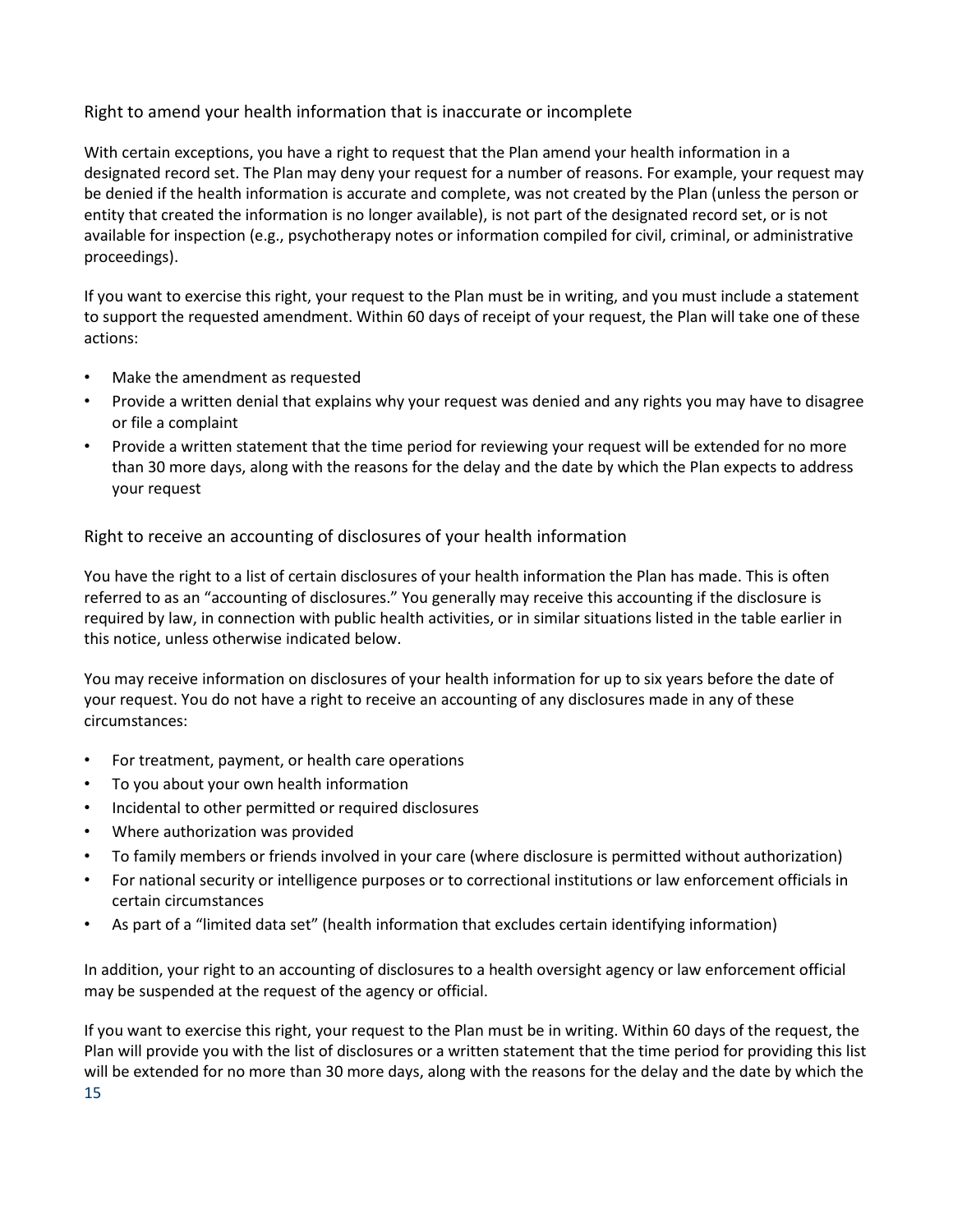Plan expects to address your request. You may make one request in any 12-month period at no cost to you, but the Plan may charge a fee for subsequent requests. You'll be notified of the fee in advance and have the opportunity to change or revoke your request.

Right to obtain a paper copy of this notice from the Plan upon request

You have the right to obtain a paper copy of this privacy notice upon request. Even individuals who agreed to receive this notice electronically may request a paper copy at any time.

### Changes to the information in this notice

The Plan must abide by the terms of the privacy notice currently in effect. This notice takes effect on January 1, 2022*.* However, the Plan reserves the right to change the terms of its privacy policies, as described in this notice, at any time and to make new provisions effective for all health information that the Plan maintains. This includes health information that was previously created or received, not just health information created or received after the policy is changed. If changes are made to the Plan's privacy policies described in this notice, you will be provided with a revised privacy notice via email*.*

### **Complaints**

If you believe your privacy rights have been violated or your Plan has not followed its legal obligations under HIPAA, you may complain to the Plan and to the Secretary of Health and Human Services. You won't be retaliated against for filing a complaint. To file a complaint, you may file a complaint in writing with the Health Plan in care of Milt Ezzard, Vice President, Global Benefits, c/o Activision Blizzard, 3100 Ocean Park Boulevard, Santa Monica, CA 90405. You may file a complaint with the Secretary of the U.S. Department of Health and Human Services through the appropriate Office for Civil Rights. Further information may be obtained on the web at [www.hhs.gov.](http://www.hhs.gov/)

#### Contact

For more information on the Plan's privacy policies or your rights under HIPAA, contact: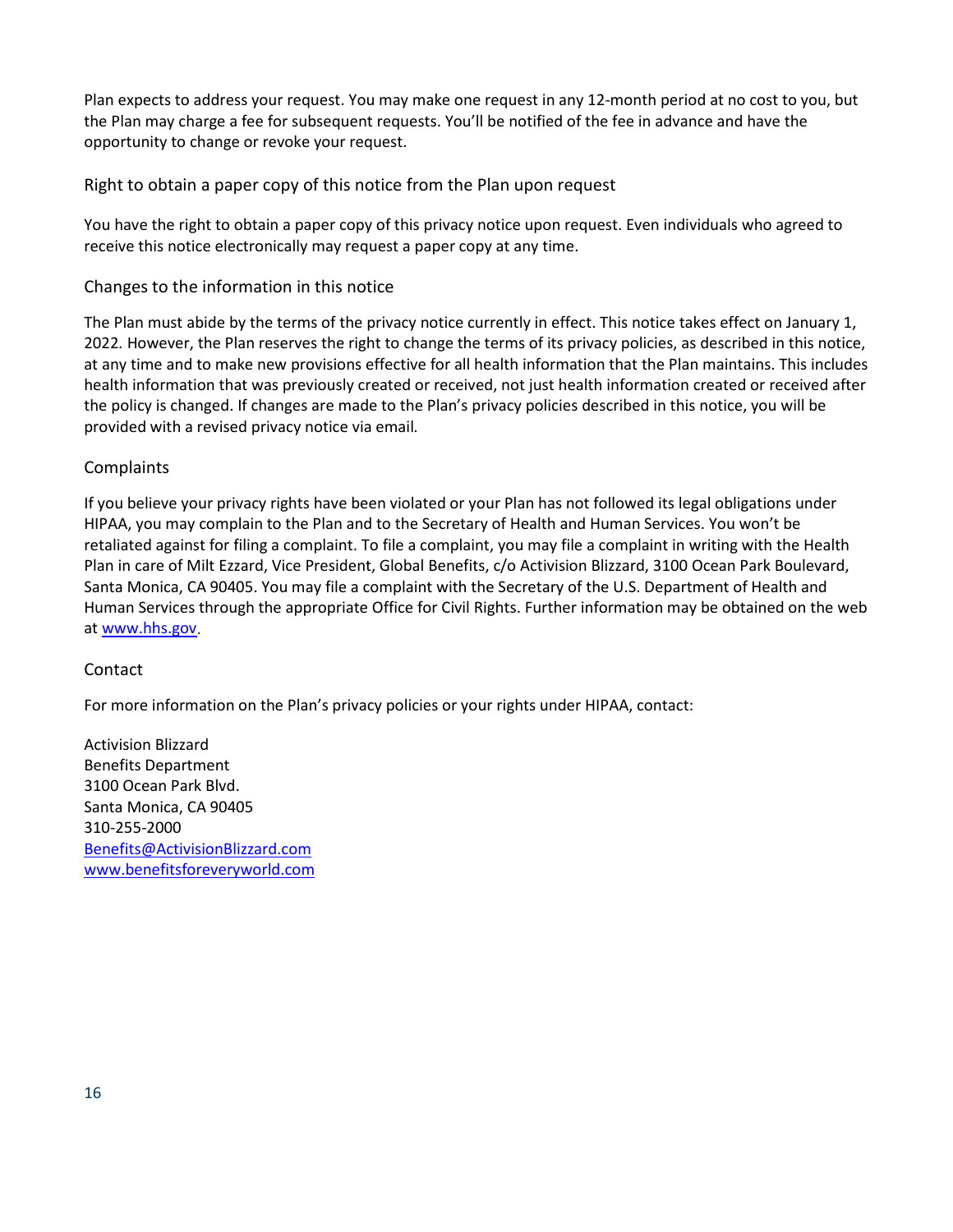## **Provider-Choice Rights Notice**

The Activision Blizzard Kaiser HMO and Centivo Coordinated Plan generally require the designation of a primary care provider. You have the right to designate any primary care provider who participates in our network and who is available to accept you or your family members. Until you make this designation, Kaiser designates one for you. Under the Centivo Coordinated plan, there is no automatic primary care provider assignment made on your behalf; if you do not designate a physician, medical claims may process at a much higher out-of-pocket cost for you. For information on how to select a primary care provider, and for a list of the participating primary care providers, contact Kaiser Permanente at 1-800-278-3296 or Centivo at 1-833-666-1322.

For children, you may designate a pediatrician as the primary care provider.

You do not need prior authorization from Kaiser or Centivo or from any other person (including a primary care provider) in order to obtain access to obstetrical or gynecological care from a health care professional in our network who specializes in obstetrics or gynecology. The health care professional, however, may be required to comply with certain procedures, including obtaining prior authorization for certain services, following a preapproved treatment plan, or procedures for making referrals. For a list of participating health care professionals who specialize in obstetrics or gynecology, contact Kaiser Permanente at 1-800-278-3296 or Centivo at 1-833- 666-1322.

### **NOTICE REGARDING BENEFITS@PLAY WELLNESS PROGRAM**

Benefits@Play is a voluntary wellness program available to all employees. The program is administered according to federal rules permitting employer-sponsored wellness programs that seek to improve employee health or prevent disease, including the Americans with Disabilities Act of 1990, the Genetic Information Nondiscrimination Act of 2008, and the Health Insurance Portability and Accountability Act, as applicable, among others. If you choose to participate in the wellness program you may be asked questions about your health-related activities and behaviors and whether you have or had certain medical conditions. You are not required to provide this information or participate in the components of the wellness program that inquire about your health-related activities and behaviors or medical conditions.

Although you are not required to participate in Benefits@Play, only employees who do are eligible to earn these wellness incentives. Incentives of up to \$2,000 may be available for employees who participate in Benefits@Play. You can earn points to earn incentives by participating in a variety of programs offered under Benefits@Play. Some, but not all, programs under Benefits@Play credit points towards incentives to those employees who participate in certain health-related activities (e.g., step-tracking, Gympass) and/or provide other health-related information. If you are unable to participate in any of the health-related activities, you may be entitled to a reasonable accommodation or an alternative standard. You may request a reasonable accommodation or an alternative standard by contacting the Benefits Department at [benefits@activisionblizzard.com](mailto:benefits@activisionblizzard.com) or 888-926-2875.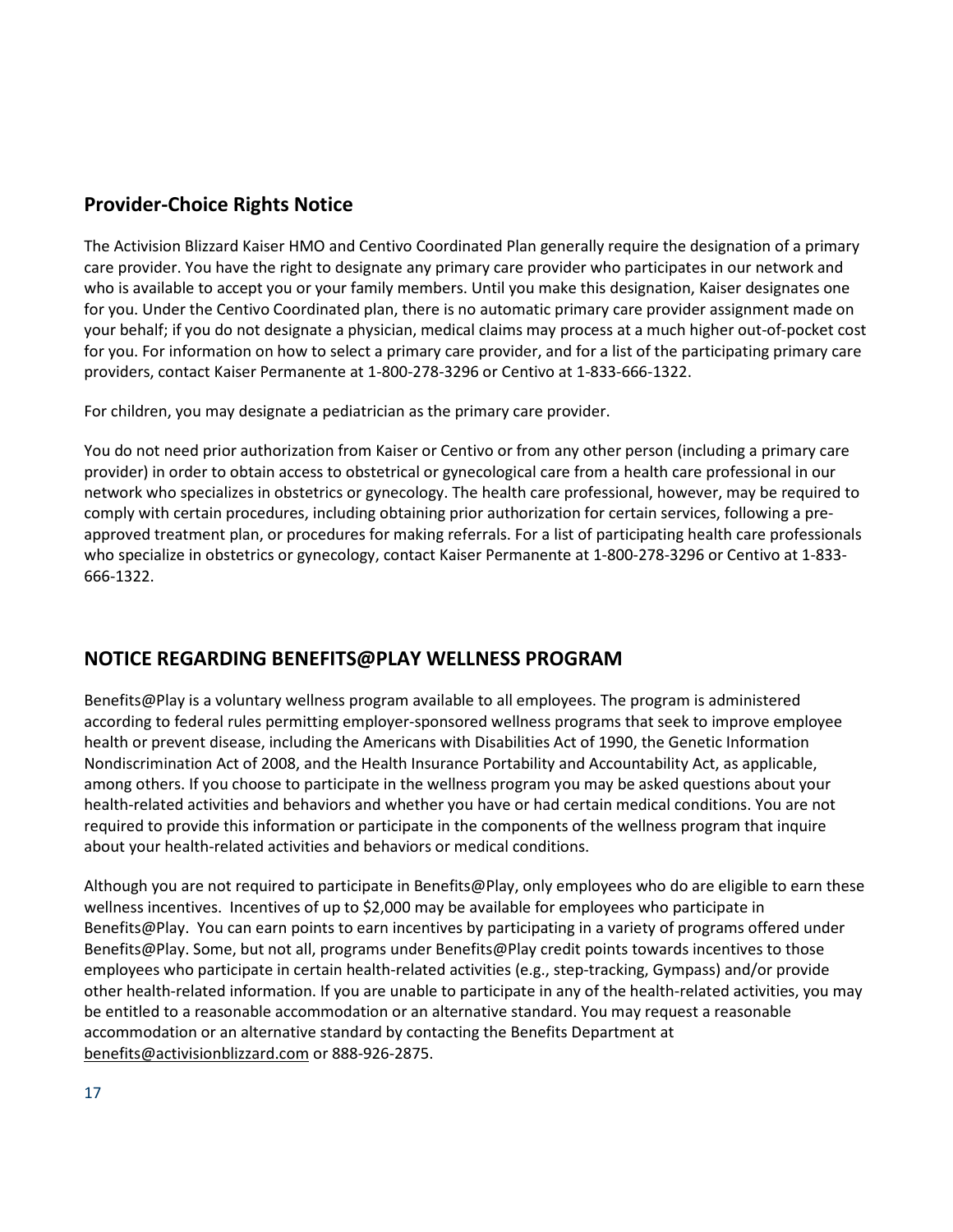All health-related information obtained through Benefits@Play will be used to provide you with information to help you understand your current health and potential risks. You also are encouraged to share your results or concerns with your own doctor.

### *Protections from Disclosure of Medical Information*

We are required by law to maintain the privacy and security of your personally identifiable health information. Although the wellness program and Activision Blizzard may use aggregate information it collects to design a program based on identified health risks in the workplace, Benefits@Play will never disclose any of your personal information either publicly or to the employer, except as necessary to respond to a request from you for a reasonable accommodation needed to participate in the wellness program, or as expressly permitted by law. Medical information that personally identifies you that is provided in connection with the wellness program will not be provided to your supervisors or managers and may never be used to make decisions regarding your employment.

Your health information will not be sold, exchanged, transferred, or otherwise disclosed except to the extent permitted by law to carry out specific activities related to the wellness program, and you will not be asked or required to waive the confidentiality of your health information as a condition of participating in the wellness program or receiving an incentive. Anyone who receives your information for purposes of providing you services as part of the wellness program will abide by the same confidentiality requirements. The only individual(s) who will receive your personally identifiable health information are trained program coordinators, registered nurses, doctors and/or health coaches in order to provide you with services under the wellness program.

In addition, all medical information obtained through the wellness program will be maintained separate from your personnel records, information stored electronically will be encrypted, and no information you provide as part of the wellness program will be used in making any employment decision. Appropriate precautions will be taken to avoid any data breach, and in the event a data breach occurs involving information you provide in connection with the wellness program, we will notify you immediately.

You may not be discriminated against in employment because of the medical information you provide as part of participating in the wellness program, nor may you be subjected to retaliation if you choose not to participate.

If you have questions or concerns regarding this notice, or about protections against discrimination and retaliation, please contact the Benefits Department at [benefits@activisionblizzard.com](mailto:benefits@activisionblizzard.com) or 888-926-2875.

### **NONDISCRIMINATION STATEMENT**

Activision Blizzard complies with applicable Federal civil rights laws and does not discriminate on the basis of race, color, national origin, age, disability, or sex.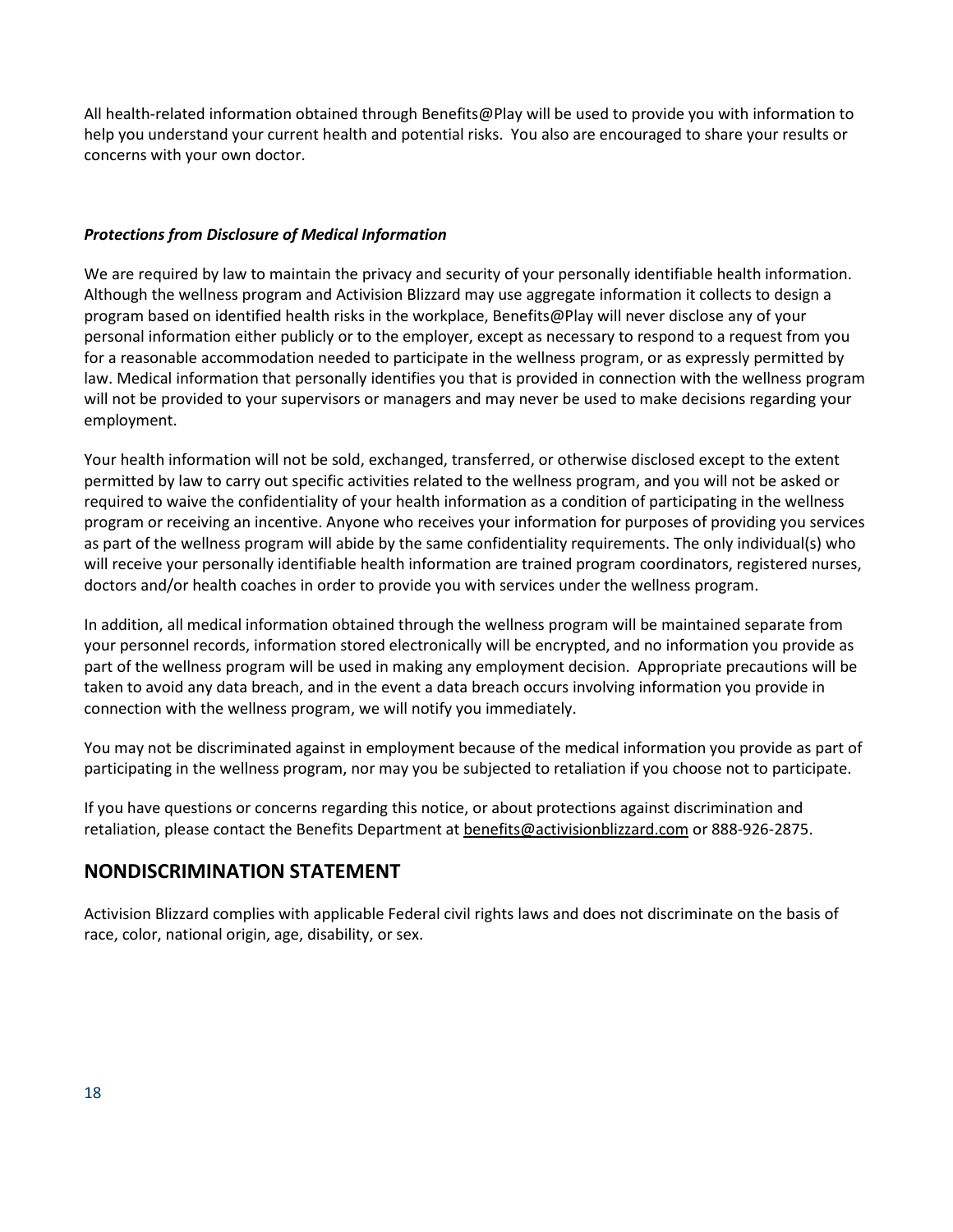# Outbreak Period Notice

# **Timing Extensions Expiring For HIPAA Special Enrollment Events, COBRA Coverage and ERISA Claim and Appeals**

The U.S. Department of Labor and IRS announced temporary extensions of certain plan deadlines during the COVID-19 pandemic. Under these extensions, plan participants and dependents were given extra time to make HIPAA Special Enrollment election changes, file ERISA claims and appeals, receive notifications about COBRA elections, and make COBRA premium payments.

This temporary extension became effective on March 1, 2020 and created individual extension deadlines.

### What this means for you and your family

During the period that began March 1, 2020 to present, individual timing extensions can only be extended for a maximum of 12 months. If the original deadline would have been on or after March 1, 2020, your new deadline will now be one-year from your original deadline. For example, if you would have been required to notify the plan of a HIPAA Special Enrollment event (i.e., the birth of a child) by July 1, 2020, your deadline to request an election change under the HIPAA rules will now be June 30, 2021.

Your deadline could end sooner than one year once the National Emergency declaration ends. At the time of this notice, the National Emergency declaration remains ongoing. However, the extensions described here will only last for the *shorter* of the following two periods: one year from your original deadline, or the period between your deadline (if after 3/1/20) and 60 days following the end of the National Emergency declaration*.*

If you delayed any of the following due to your timing extension, **you should act quickly or you may lose your ability to exercise your rights under the plan for:**

- Requesting enrollment under the plan due to a HIPAA Special Enrollment event;
- Filing an ERISA claim or appeal; or
- Enrolling in or making premium payment(s) for your COBRA continuation coverage

If you did not experience a HIPAA Special Enrollment or COBRA qualifying event, or did not have the need to file an ERISA claim or appeal, you do not need to take any action.

Questions?

For more information, contact: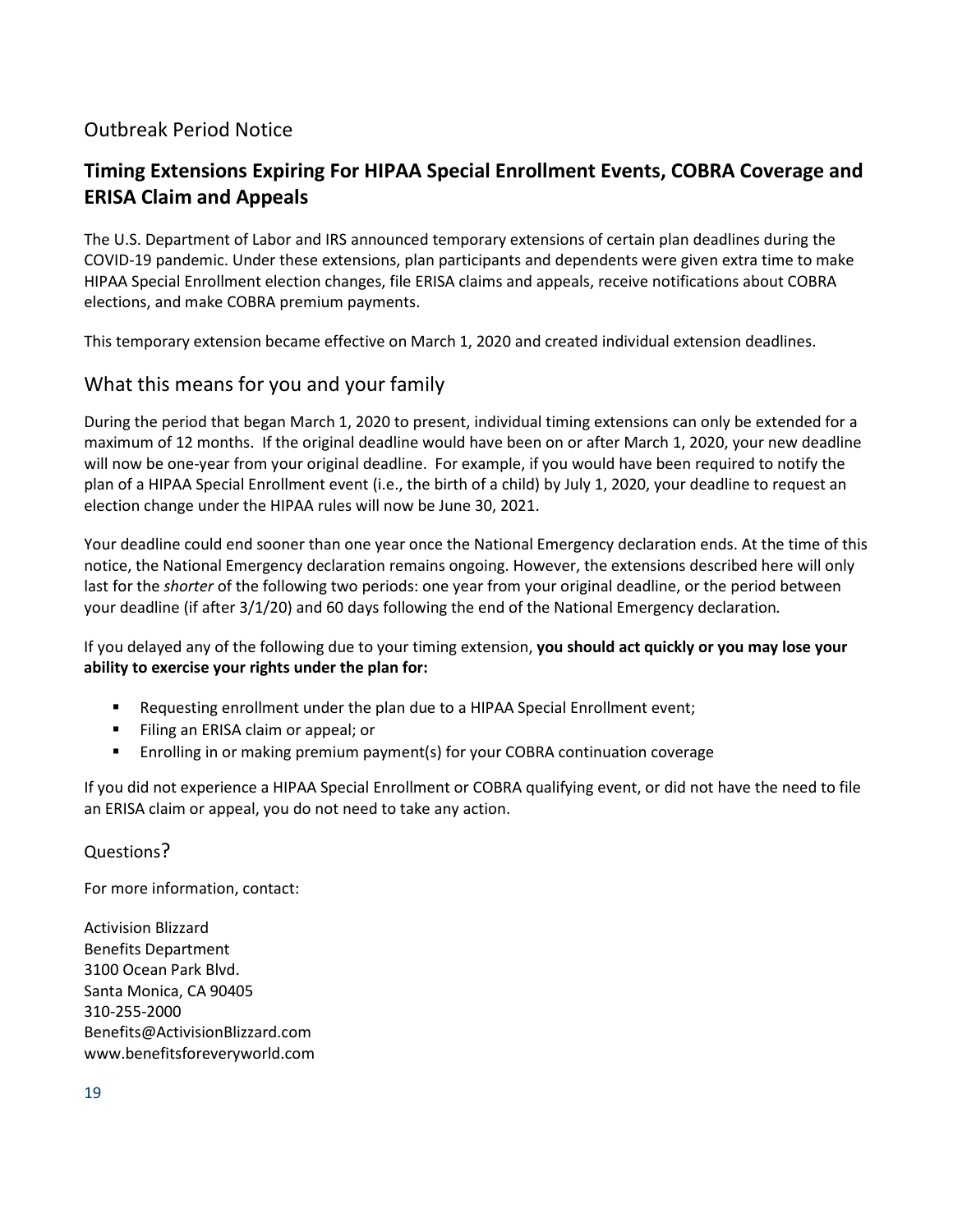| <b>Employer Name:</b>           | <b>Activation Blizzard</b> |
|---------------------------------|----------------------------|
| <b>Employer State of Situs:</b> | CA                         |
| Name of Issuer:                 | <b>Collective Health</b>   |
| <b>Plan Marketing Name:</b>     | PPO, In-Network, CDHP      |
| Plan Year:                      | 2022                       |

#### **Ten (10) Essential Health Benefit (EHB) Categories:**

**- Ambulatory patient services (outpatient care you get without being admitted to a hospital)**

**- Emergency services**

**- Hospitalization (like surgery and overnight stays)**

**- Laboratory services**

**- Mental health and substance use disorder (MH/SUD) services, including behavioral health treatment (this includes counseling and psychotherapy)**

**- Pediatric services, including oral and vision care (but adult dental and vision coverage aren't essential health benefits)**

**- Pregnancy, maternity, and newborn care (both before and after birth)**

**- Prescription drugs**

**- Preventive and wellness services and chronic disease management**

**- Rehabilitative and habilitative services and devices (services and devices to help people with injuries, disabilities, or chronic conditions gain or recover mental and physical skills)**

|      | 2020-2022 Illinois Essential Health Benefit (EHB) Listing (P.A. 102-0630)       | <b>Employer Plan Covered</b> |                                      |          |
|------|---------------------------------------------------------------------------------|------------------------------|--------------------------------------|----------|
| Item | <b>EHB Benefit</b>                                                              | <b>EHB Category</b>          | <b>Benchmark Page</b><br># Reference | Benefit? |
| 1    | Accidental Injury -- Dental                                                     | Ambulatory                   | Pgs. 10 & 17                         | Yes      |
| 2    | <b>Allergy Injections and Testing</b>                                           | Ambulatory                   | Pg. 11                               | Yes      |
| 3    | Bone anchored hearing aids                                                      | Ambulatory                   | Pgs. 17 & 35                         | Yes      |
| 4    | <b>Durable Medical Equipment</b>                                                | Ambulatory                   | Pg. 13                               | Yes      |
| 5    | Hospice                                                                         | Ambulatory                   | Pg. 28                               | Yes      |
| 6    | <b>Infertility (Fertility) Treatment</b>                                        | Ambulatory                   | Pgs. 23 - 24                         | Yes      |
| 7    | Outpatient Facility Fee (e.g., Ambulatory Surgery Center)                       | Ambulatory                   | Pg. 21                               | Yes      |
| 8    | Outpatient Surgery Physician/Surgical Services (Ambulatory Patient<br>Services) | Ambulatory                   | Pgs. 15 - 16                         | Yes      |
| 9    | <b>Private-Duty Nursing</b>                                                     | Ambulatory                   | Pgs. 17 & 34                         | No       |
| 10   | <b>Prosthetics/Orthotics</b>                                                    | Ambulatory                   | Pg. 13                               | Yes      |
| 11   | <b>Sterilization (vasectomy men)</b>                                            | Ambulatory                   | Pg. 10                               | Yes      |
| 12   | Temporomandibular Joint Disorder (TMJ)                                          | Ambulatory                   | Pgs. 13 & 24                         | Yes      |
| 13   | <b>Emergency Room Services</b><br>(Includes MH/SUD Emergency)                   | <b>Emergency services</b>    | Pg. 7                                | Yes      |
| 14   | <b>Emergency Transportation/ Ambulance</b>                                      | <b>Emergency services</b>    | Pgs. 4 & 17                          | Yes      |
| 15   | <b>Bariatric Surgery (Obesity)</b>                                              | Hospitalization              | Pg. 21                               | Yes      |
| 16   | <b>Breast Reconstruction After Mastectomy</b>                                   | Hospitalization              | Pgs. 24 - 25                         | Yes      |
| 17   | <b>Reconstructive Surgery</b>                                                   | Hospitalization              | Pgs. 25 - 26, & 35                   | Yes      |
| 18   | Inpatient Hospital Services (e.g., Hospital Stay)                               | Hospitalization              | Pg. 15                               | Yes      |
| 19   | <b>Skilled Nursing Facility</b>                                                 | Hospitalization              | Pg. 21                               | Yes      |
| 20   | Transplants - Human Organ Transplants (Including transportation &<br>lodging)   | Hospitalization              | Pgs. 18 & 31                         | Yes      |
| 21   | <b>Diagnostic Services</b>                                                      | Laboratory services          | Pgs. 6 & 12                          | Yes      |